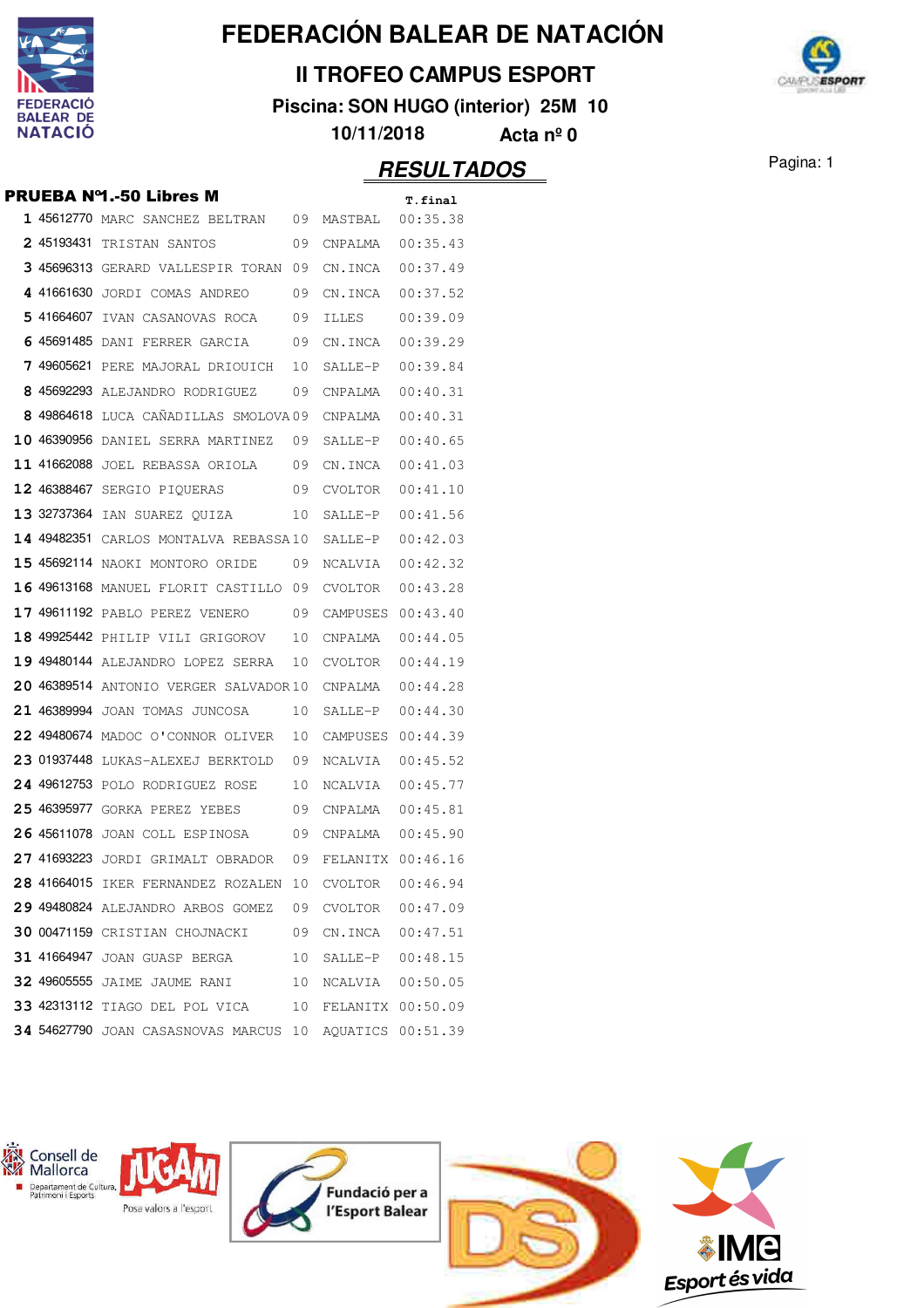

### **II TROFEO CAMPUS ESPORT**

**Piscina: SON HUGO (interior) 25M 10**



**10/11/2018 Acta nº 0**

### Pagina: 2 **RESULTADOS**

|  | <b>PRUEBA Nº1.-50 Libres M</b>                         |    |                   | T.final  |
|--|--------------------------------------------------------|----|-------------------|----------|
|  | 35 46391812 PAU BESTARD MOREY 10 CAMPUSES 00:51.96     |    |                   |          |
|  | 36 41663117 EDUARD LOPEZ TORANDELL 10 NCALVIA 00:52.12 |    |                   |          |
|  | 37 49612767 LLORENÇ CLADERA LOPEZ 10 CVOLTOR 00:52.40  |    |                   |          |
|  | 38 49611193 PEDRO PEREZ VENERO 10 CAMPUSES 00:53.03    |    |                   |          |
|  | 39 41664946 QUIM GUASP BERGA 10 SALLE-P 00:54.40       |    |                   |          |
|  | 40 45697017 TEO PEREZ AGLIATA 10                       |    | AQUATICS 00:55.68 |          |
|  | 41 41694017 PAU GARRIGA MAS 10                         |    | FELANITX 00:56.15 |          |
|  | 42 49776998 MATEU BONNIN RIERA 09 LLUCMA 00:56.76      |    |                   |          |
|  | 43 49776105 EKTOR CUESTA JIMENEZ 09 CAMPUSES 00:59.42  |    |                   |          |
|  | 44 01665014 RUBEN MARTIN OANCEA 10                     |    | AQUATICS 01:21.71 |          |
|  | 55088597 KEVIN POL MATA 09                             |    | MASTBAL           | N.p.     |
|  | 45693610 PAU MATEU ALVAREZ 09 CNPALMA                  |    |                   | Baja     |
|  | 49774485 TOMEU BENNASSAR PAYERAS 09 CNMURO             |    |                   | Baja     |
|  | 46391527 VICTOR VAZQUEZ ANDRES 10 SALLE-P              |    |                   | Baja     |
|  | <b>PRUEBA Nº2.-50 Libres F</b>                         |    |                   | T.final  |
|  | 1 46393247 OLIMPIA BESALDUCH 10 CNPALMA 00:36.78       |    |                   |          |
|  | 2 46397615 MARIA ANGELA BARCELO 10 SALLE-P 00:41.50    |    |                   |          |
|  | 3 49610392 ISABEL BERGAS COMAS 10 SALLE-P 00:42.49     |    |                   |          |
|  | 4 49866865 ANDREA SANCHEZ 11 SALLE-P                   |    |                   | 00:44.32 |
|  | 5 49919590 MARIA SARMIENTO CANO 11 SALLE-P             |    |                   | 00:45.04 |
|  | 6 46394224 IRENE TOMAS TOMAS 10 CAMPUSES 00:45.43      |    |                   |          |
|  | 7 49612169 JULIA POCOVI FONTIRROIG11 CNPALMA           |    |                   | 00:46.03 |
|  | 8 54623315 MARTINA GARCIA PROHENS 10 CNPALMA           |    |                   | 00:46.67 |
|  | 9 49610886 AZAHARA LLOMPART PORTAS10 CNPALMA           |    |                   | 00:47.37 |
|  | 10 54622923 VIVIANA BLAS STÜDE 11 CNPALMA 00:47.80     |    |                   |          |
|  | 11 49771294 LAURA GIMENEZ GOMEZ 10 CNPALMA 00:48.37    |    |                   |          |
|  | 12 49609518 MARIA VERGER SALVADOR                      | 11 | CNPALMA           | 00:48.72 |
|  | 13 41662624 PAULA ENRIQUE ALORDA                       | 11 | SALLE-P 00:48.73  |          |
|  | <b>14 41662188</b> SARA COLINO ALONSO                  | 11 | MASTBAL 00:50.12  |          |
|  | 15 02117380 EMILY CZAJA                                | 10 | FELANITX 00:50.31 |          |
|  | 16 03764793 LIUDMILA LABUTINA 10                       |    | FELANITX 00:50.32 |          |
|  | 17 41660749 GRACIA HEVIA PANDO 10 FELANITX 00:50.37    |    |                   |          |
|  | <b>18 41664329</b> YASMINA TORRES ARIAS                | 10 | SALLE-P 00:50.95  |          |
|  |                                                        |    |                   |          |

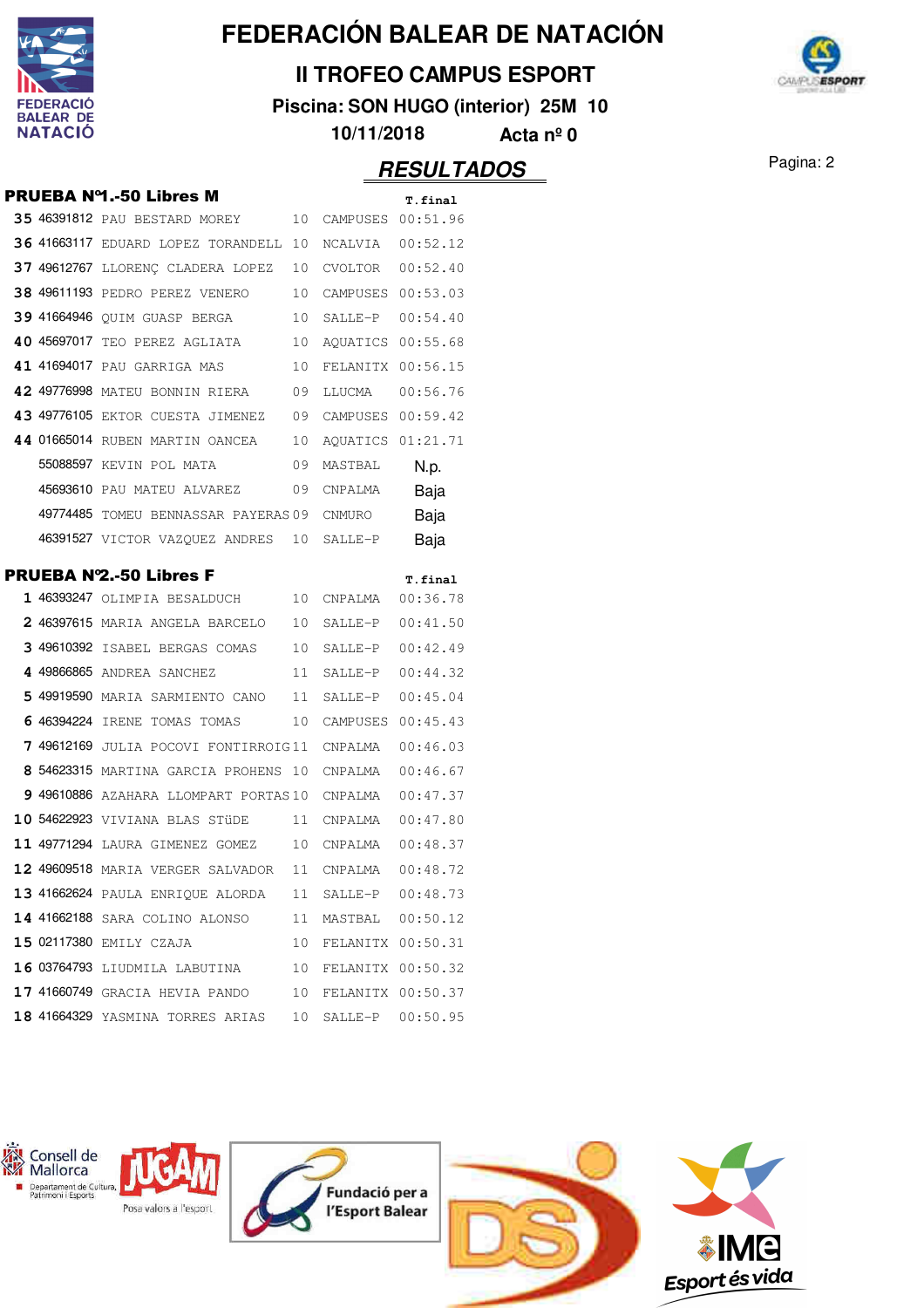

### **II TROFEO CAMPUS ESPORT**

**Piscina: SON HUGO (interior) 25M 10**

**10/11/2018 Acta nº 0**

## **RESULTADOS** Pagina: 3

**CANPLESPORT** 

|       | <b>PRUEBA N°2.-50 Libres F</b>                                |                     | T.final           |          |
|-------|---------------------------------------------------------------|---------------------|-------------------|----------|
|       | 19 46392562 CARLA DURAN FERRER 10 AQUATICS 00:52.21           |                     |                   |          |
|       | 20 49481146 AINA BAUZA LLANA 10 FELANITX 00:52.56             |                     |                   |          |
|       | 21 02117359 JOHANNA CAZJA 10 FELANITX 00:53.64                |                     |                   |          |
|       | 21 03229184 EVA BENFENATI 11 NCALVIA 00:53.64                 |                     |                   |          |
|       | 23 46396883 DANIELA BLAS HERNANDEZ 11 CVOLTOR 00:54.82        |                     |                   |          |
|       | 24 49480464 CARLA FIOL VILLANUEVA 11 CVOLTOR 00:55.12         |                     |                   |          |
|       | 25 49605192 CRISTINA SASTRE ROMAN 10 CVOLTOR 00:55.38         |                     |                   |          |
|       | 26 41691718 EMMA BARCELO JIMENEZ 10 FELANITX 00:56.71         |                     |                   |          |
|       | 27 49611713 LUCIA SANCHEZ PORCEL 11 MASTBAL 00:57.05          |                     |                   |          |
|       | 28 04525378 ELIN KIM                                          | 11 MASTBAL 00:57.72 |                   |          |
|       | 29 49868806 CECILIA NOCERAS SANCHEZ10 CN.INCA 00:59.74        |                     |                   |          |
|       | 30 49607849 RUT MOLINA MOLL 10 CNPALMA 00:59.90               |                     |                   |          |
|       | 31 49921504 MARINA COLL ROMAN 10 CN.INCA 01:00.58             |                     |                   |          |
|       | 32 41713509 SUSANA ROSELL SANCHEZ 11 AQUATICS 01:01.17        |                     |                   |          |
|       | 33 46391366 GLORIA VICENTE CRESPI 10 AQUATICS 01:02.14        |                     |                   |          |
|       | 34 46394621 CATERINA OBRADOR PALMER10 FELANITX 01:03.71       |                     |                   |          |
|       | 35 49609231 PAULA SERRANO IGLESIAS 10 CVOLTOR 01:13.58        |                     |                   |          |
|       | 49608892 AINHOA CAMPUZANO RAMOS 10 SALLE-P                    |                     | Desc              |          |
|       | <b>PRUEBA Nº3.-8x25 Estilos X</b>                             |                     | T.final           |          |
|       | 1 00056 CNPALMA INICIACION 0 CNPALMA 02:52.33                 |                     |                   |          |
|       | 2 01378 FELANITX INICIACION 0 FELANITX 03:23.28               |                     |                   |          |
|       | 01243 CN.INCA INICIACION 0 CN.INCA                            |                     | Desc              |          |
|       | 00877 CVOLTOR INICIACION 0 CVOLTOR                            |                     | Desc              |          |
| 00848 | SALLE-P INICIACION <a> 0 SALLE-P</a>                          |                     | Desc              |          |
|       | PRUEBA Nº4.-100 Mariposa M                                    |                     |                   |          |
|       | 1 43205972 JOAN REYNES VALLVERDU 97 CNPALMA 00:57.23 00:26.60 |                     | T.final 50 m.     |          |
|       | 2 45185810 SANTIAGO SALES LLINAS 99 CVOLTOR 00:57.68 00:26.83 |                     |                   |          |
|       | 3 43478908 ADRIA SARD PUIGROS 01                              |                     | CNPALMA  01:00.13 | 00:27.62 |
|       | 4 43213329 SERGIO FUSTER POORE 99 CVOLTOR 01:00.19            |                     |                   | 00:28.08 |
|       | 5 45190652 RAUL BERMIN MORAIS 02 CNPALMA 01:03.06             |                     |                   | 00:29.67 |
|       | 6 46392450 GERARD FALCO GUILLEM 01 SALLE-P 01:03.07           |                     |                   | 00:29.09 |
|       | <b>7 43198413</b> JOEL TRETT OLIVER 02 CNPALMA 01:06.49       |                     |                   | 00:30.42 |
|       | 8 43205973 SALVADOR REYNES                                    |                     |                   | 00:30.81 |
|       |                                                               |                     |                   |          |

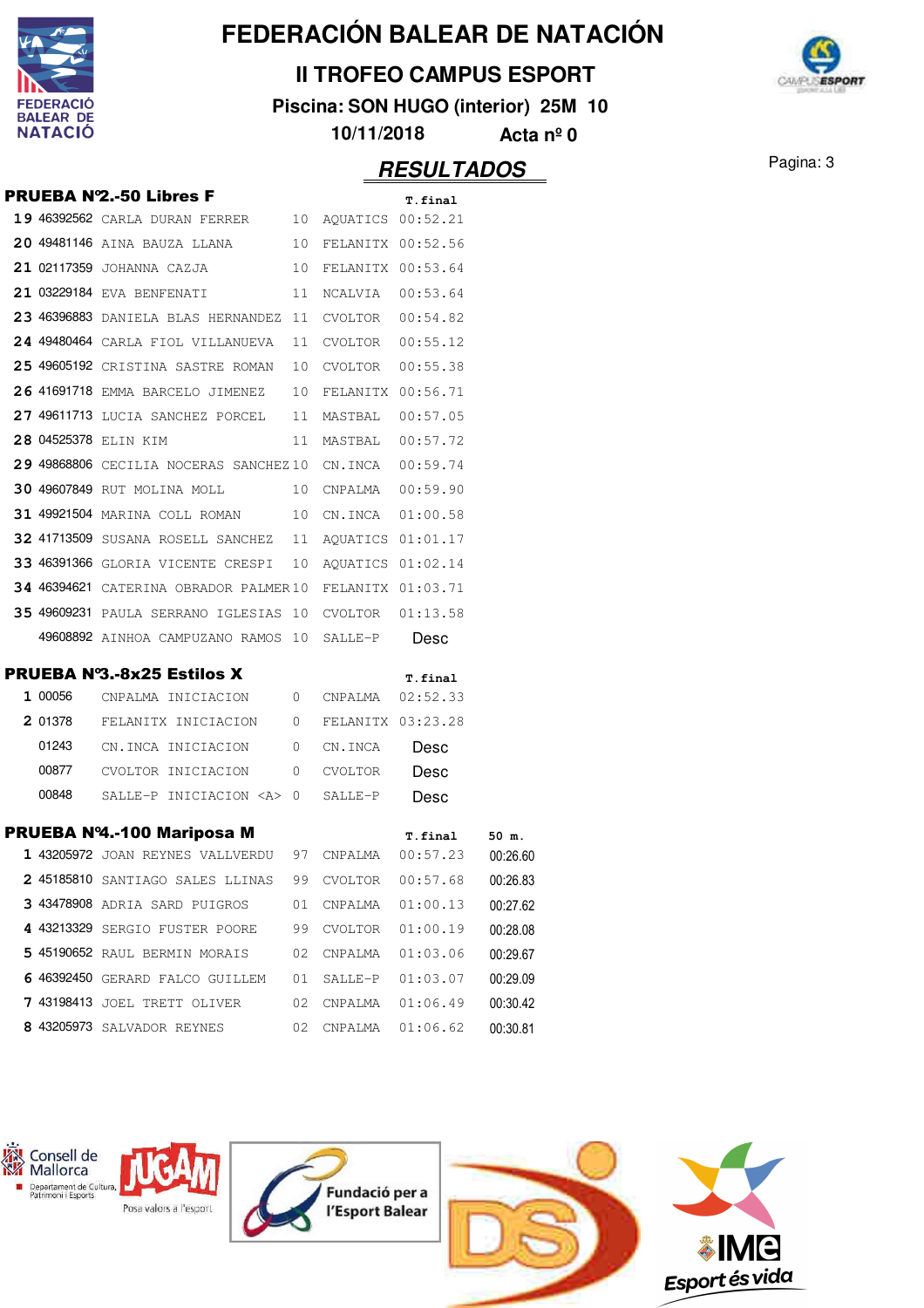

Mallorca

## **FEDERACIÓN BALEAR DE NATACIÓN**

### **II TROFEO CAMPUS ESPORT**

**Piscina: SON HUGO (interior) 25M 10**



**10/11/2018 Acta nº 0**

### Pagina: 4 **RESULTADOS**

PRUEBA Nº4.-100 Mariposa M **T.final 50 m. 9** 43218055 RAFEL JOSEP JAUME 03 CNPALMA 01:06.81 00:31.12 **10** 43483056 JOSEP CASTRO TORRENS 05 CAMPUSES 01:09.00 00:33.13 11 43461002 JUAN RAMON LAGAR 03 CVOLTOR 01:09.25 00:32.40 **12 45614440** RAUL NUÑEZ LLADO 02 SALLE-P 01:09.65 00:30.59 **13** 49927148 VICTOR FCO. POLO CAPO 06 CAMPUSES 01:10.21 00:32.93 14 45611016 GERARD SALVADO FORTEZA 03 CVOLTOR 01:10.36 00:33.56 **15** 07704218 DENIS MOLNAR 04 CNPALMA 01:10.40 00:33.23 16 41513796 MANUEL MAGALHAES 04 CNPALMA 01:10.75 00:32.60 17 41658679 DAVID GAVILLA HERNANDEZ 03 ES.ARTA 01:13.71 00:33.88 **18** 43466668 JAIME FLORIT CASTILLO 05 CVOLTOR 01:14.12 00:33.93 **19** 46392195 MIGUEL ANGEL SUÑER 06 ILLES 01:14.78 00:34.64 **20** 43226770 DYLAN RUIZ BIOJO 05 SALLE-P 01:16.42 00:35.65 **21** 45187630 MIGUEL GUZMAN PINTO 05 CNPALMA 01:16.84 00:35.74 **22 43479384** JUAN CERVANTES POUSIBET 03 CVOLTOR 01:17.71 00:36.42 **23 45691572 ANDREAS CARRASCAL 06 CNPALMA 01:17.90 00:34.62 24** <sup>43473756</sup> ADRIA FERRER GARCIA 01:18.04 05 CN.INCA 00:35.22 **25** 01653059 DANIEL MAURER 05 SALLE-P 01:18.96 00:36.00  **26** <sup>43470583</sup> PAU REY GARCIA 01:20.02 07 NCALVIA 00:36.93 **27 43467872 BERNAT UWAGBA GUAL 07 CVOLTOR 01:34.83 00:41.99** 28 45371479 MARC GAYA BISQUERRA 08 CN.INCA 01:43.25 00:46.55 **29 49609504** VALENTIN DE TORO BUCETA 08 MASTBAL 01:44.21 00:48.71 43466210 MARCOS RUIZ MARTIN 05 CVOLTOR Desc PRUEBA N°5.-100 Mariposa F T.final 50 m.  **1** <sup>45614441</sup> CLAUDIA NUÑEZ LLADO 01:05.59 05 SALLE-P 00:30.50 **2** 43228977 CLAUDIA ALVAREZ 02 CNPALMA  $01:06.41$  00:31.21 **3 46393703** MARIA BONET CORTES 01 NCALVIA 01:10.25 00:32.13 4 43573918 NADIA CORRADINI KOPECKA 05 NCALVIA 01:11.26 00:33.84

 46394473 NEREA CASTAÑER NOGUERA 03 CVOLTOR 01:12.62 00:34.70 6 45184053 AINA TOMAS HERNANDEZ 04 CNPALMA 01:13.60 00:34.21 43478016 MARIA RULLAN MARTINEZ 03 CNPALMA 01:14.20 00:33.06 01579553 ESTELLA TONRATH 07 CAMPUSES 01:15.10 00:32.93 46388012 CATERINA THOMAS 04 CNPALMA 01:15.60 00:34.71 46388666 MARTA RODRIGUEZ MIÑAN 05 NCALVIA 01:16.26 00:36.32

Consell de Departament de Cultura,<br>Patrimoni i Esports Fundació per a Posa valors a l'esport l'Esport Balear Esport és vida

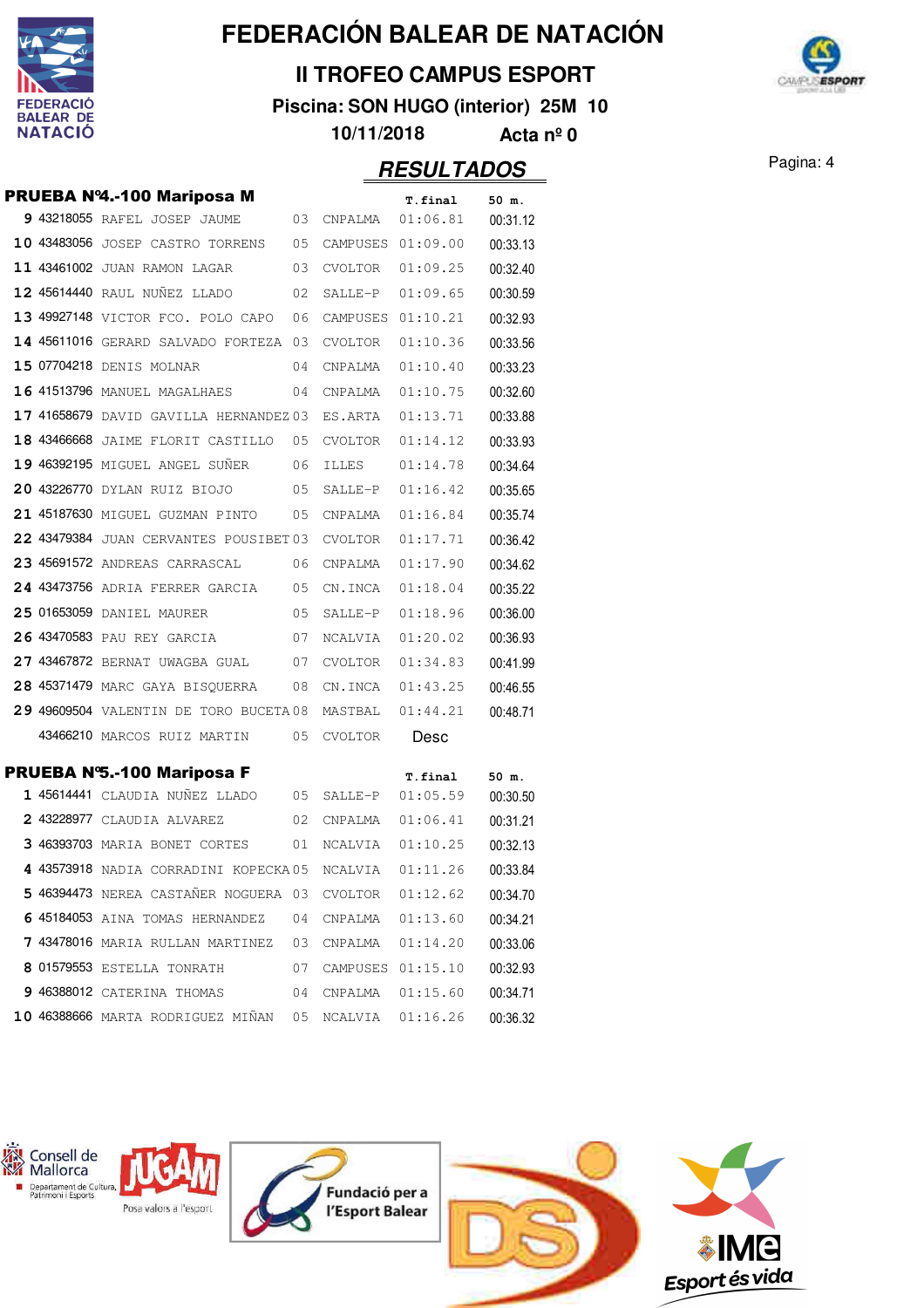

### **II TROFEO CAMPUS ESPORT**

**Piscina: SON HUGO (interior) 25M 10**



**10/11/2018 Acta nº 0**

|  | <b>PRUEBA Nº5.-100 Mariposa F</b>                             |    |                   | <b>T.final</b>       | 50 m.             |
|--|---------------------------------------------------------------|----|-------------------|----------------------|-------------------|
|  | 11 78223022 KIARA TORRICO RUIZ                                | 05 | CVOLTOR           | 01:16.43             | 00:34.66          |
|  | 12 12344371 MARIOLA SVOLJSAK BENITO 03                        |    | NCALVIA           | 01:17.10             | 00:34.96          |
|  | 13 49773239 MARGALIDA RIBAS BERGAS 04                         |    | CNMURO            | 01:17.11             | 00:35.74          |
|  | 14 45189546 NEUS SERRA REGAL                                  | 05 | CN.INCA           | 01:17.36             | 00:36.09          |
|  | 15 43233035 LAURA SIMO PEREZ                                  | 05 | SALLE-P           | 01:19.82             | 00:36.69          |
|  | 16 45371886 PAULA MUT TUGORES                                 | 05 | CVOLTOR           | 01:19.87             | 00:36.53          |
|  | 17 43479700 AGNES MAYOL SERRA                                 | 07 | SALLE-P           | 01:21.27             | 00:37.99          |
|  | 18 45192702 NEUS CANYELLES FERRAGUT 05                        |    | CVOLTOR           | 01:22.15             | 00:38.31          |
|  | 19 43479539 PATRICIA TORVISO QUIROZ 07                        |    | CN.INCA           | 01:24.46             | 00:39.73          |
|  | 20 43466031 JULIA MARIANO VALDES                              | 06 | SALLE-P           | 01:26.28             | 00:39.41          |
|  | 21 45187558 LUCIA ZUBIRI OLIVERA                              | 07 | SALLE-P           | 01:27.53             | 00:41.02          |
|  | 22 45185729 MIREIA VANRELL MENENDEZ 07                        |    | CNPALMA           | 01:33.35             | 00:42.98          |
|  | 23 49770993 ERIKA BAYON BUENO                                 | 08 | CVOLTOR           | 01:36.46             | 00:41.71          |
|  | 24 45371945 LAURA TITOS IBAÑEZ                                | 08 | MASTBAL           | 01:44.86             | 00:43.07          |
|  | 25 45614994 AINA ABAD NUÑEZ                                   | 08 | CNPALMA           | 01:48.04             | 00:49.03          |
|  | <b>26 41662195</b> MARTA ROCA RODADO                          | 07 | CVOLTOR           | 01:49.12             | 00:48.48          |
|  | 27 49920386 JULIA ARROM VILLALONGA 09                         |    | CVOLTOR           | 01:55.05             | 00:51.83          |
|  |                                                               |    |                   |                      |                   |
|  | PRUEBA Nº6.-100 Espalda M<br>1 43216859 RODRIGO CHAVES TEJERO | 95 | CVOLTOR           | T.final<br>01:01.22  | 50 m.<br>00:28.90 |
|  | 2 43483013 ARNAU PALMER MORA                                  | 01 | CNPALMA           | 01:01.58             | 00:30.56          |
|  | 3 43210593 DAVID DEL VALLE MARIN                              | 03 | CAMPUSES 01:03.97 |                      | 00:30.81          |
|  | 4 43470663 MARCOS SANCHEZ GONZALEZ 04                         |    | SALLE-P           | 01:07.33             | 00:32.78          |
|  | 5 43471880 JORDI CINTA PEREZ                                  | 05 | CN.INCA           | 01:08.04             | 00:32.40          |
|  | 6 45186192 JERONI BARRERA ESTADES                             | 04 | NCALVIA           | 01:08.58             | 00:31.53          |
|  | 7 43463781 NICOLAS PEREZ SERRANO                              | 04 | SALLE-P           | 01:13.24             | 00:34.86          |
|  | 8 45188423 ALBERT FONTIRROIG JUAN                             | 05 | CVOLTOR           | 01:15.48             | 00:35.91          |
|  | 9 45192573 NICOLAS BLAS STÜDE                                 | 07 |                   | 01:19.51             | 00:37.95          |
|  | 10 41663863 TOMEU BONET BONET 07                              |    | CNPALMA           |                      |                   |
|  |                                                               |    |                   | NCALVIA  01:20.62    | 00:39.03          |
|  | 11 09379003 MARK SANTIAGO FLOREA 05                           |    |                   | $CNPALMA$ $01:22.49$ | 00:40.31          |
|  | 12 43461584 PAU SOCIAS ROIG                                   | 06 |                   | CVOLTOR 01:22.99     | 00:39.68          |
|  | 13 41663102 ALEXANDRU MEDREA PADURE 07                        |    |                   | $CNPALMA$ $01:26.02$ | 00:41.35          |
|  | 14 45698049 XISCO QUINTANILLA                                 | 07 |                   |                      | 00:41.06          |
|  | 15 45185607 LLUIS VICENS BUJOSA                               | 05 |                   |                      | 00:41.46          |

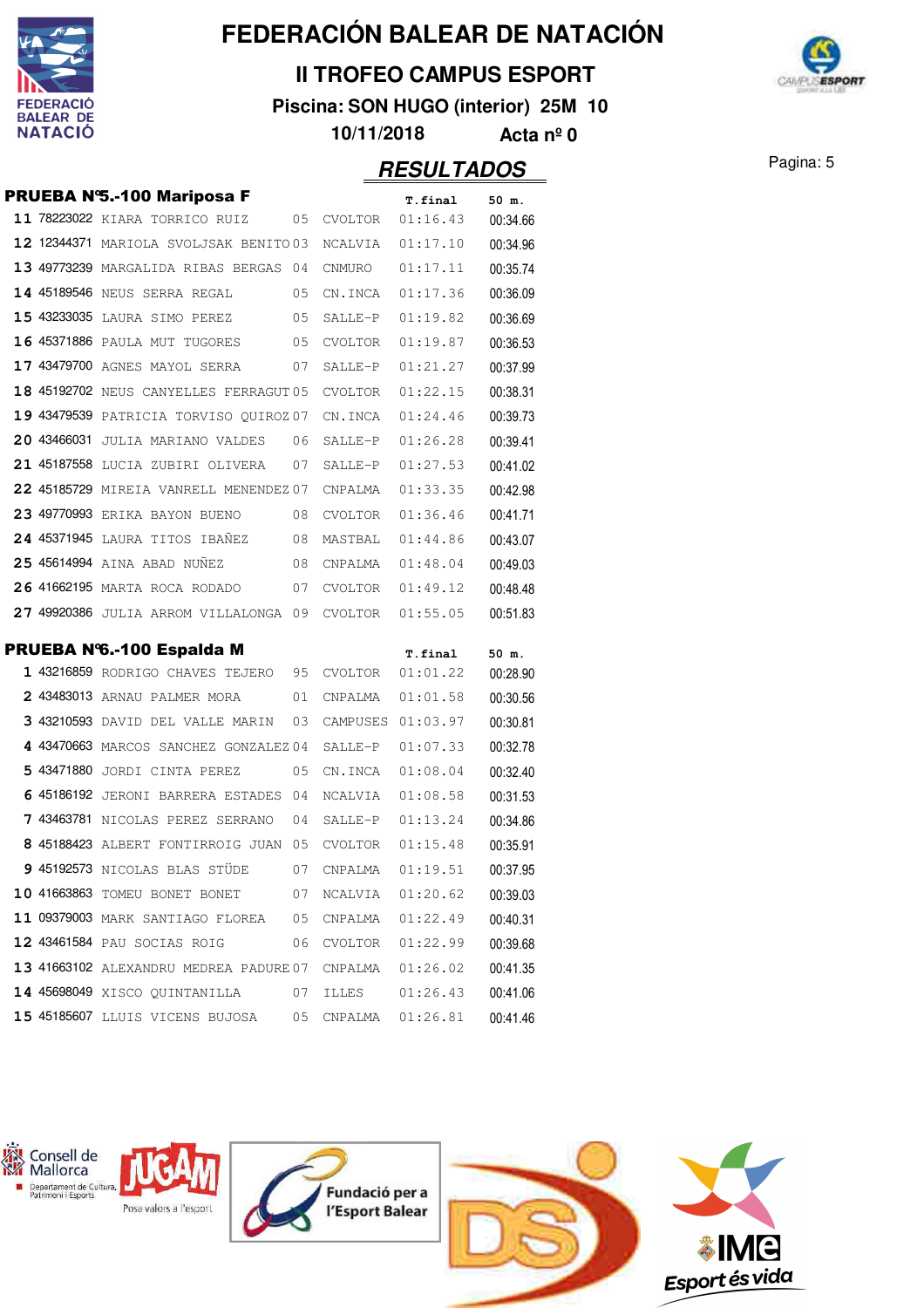

### **II TROFEO CAMPUS ESPORT**

**Piscina: SON HUGO (interior) 25M 10**



**10/11/2018 Acta nº 0**

|  | PRUEBA Nº6.-100 Espalda M              |     |                   | T.final              | 50 m.             |
|--|----------------------------------------|-----|-------------------|----------------------|-------------------|
|  | 16 45696312 POL VALLESPIR TORAN        | 07  | CN.INCA           | 01:27.43             | 00:39.77          |
|  | 17 45187628 XAVIER PUIG BLANCO         | 07  | NCALVIA           | 01:27.48             | 00:42.81          |
|  | 18 49773073 IÑIGO ROMERO AVILES        | 08  | $SATJ.F-P$        | 01:30.96             | 00:43.96          |
|  | 19 45190648 MARTI JIMENEZ CAMACHO      | 08  | SALLE-P           | 01:47.79             | 00:51.08          |
|  | 45192768 MARC CASTRO ARQUES            | 07  | CAMPUSES          | Desc                 |                   |
|  | 45191343 PAU PEREZ RIUTORT             | 05  | CVOLTOR           | N.p.                 |                   |
|  | 43480025 DAVID VILLEGAS VILLEGAS 07    |     | <b>CVOLTOR</b>    | Baja                 |                   |
|  | 43471459 PAU SANCHEZ ESPUELA           | 07  | MASTBAL           | Baja                 | ÷.,               |
|  | PRUEBA Nº7.-100 Espalda F              |     |                   |                      |                   |
|  | 1 49923805 MARTINA MANRESA             | 05  | SALLE-P           | T.final<br>01:05.25  | 50 m.<br>00:32.28 |
|  | 2 43465024 LUCIA MENENDEZ GONZALEZ 04  |     | SALLE-P           | 01:09.78             | 00:33.54          |
|  | 3 43223467 EMMA SANTOS KOFOD           | 02  | NCALVIA           | 01:11.67             | 00:34.50          |
|  | 4 43480341 NURIA ROSSELLO LOPEZ        | 03  | CVOLTOR           | 01:11.71             | 00:34.02          |
|  | 5 41622760 ANGELS MARTI GINARD         | 06  | ES.ARTA           | 01:12.51             | 00:35.47          |
|  | 6 43232487 LUA RIEDMULLER ALONSO       | 05  | NCALVIA           | 01:13.11             | 00:34.94          |
|  | 7 43462244 ROSANA RIERA PEIDRO         | 02  | SALLE-P           | 01:13.29             | 00:36.11          |
|  | 8 49866462 LUCIA GONZALEZ              | 04  | NCALVIA           | 01:13.68             | 00:35.90          |
|  | 9 45691467 MARTA BAÑOS VERA            | 05  | CVOLTOR           | 01:15.47             | 00:36.34          |
|  | 10 41662594 ESTHER PENALVA CAÑELLAS 07 |     | SALLE-P           | 01:15.59             | 00:35.65          |
|  | 11 45692762 ANGELA BUSQUETS NAVARRO 06 |     | CNPALMA           | 01:16.15             | 00:37.64          |
|  | 12 49923806 MARIONA MANRESA            | 06  | SALLE-P           | 01:17.46             | 00:37.54          |
|  | 13 43233296 ANTONIA QUMEI SUREDA       | 04  | CVOLTOR           | 01:18.43             | 00:38.13          |
|  | 14 46389177 AINA CACERES TORRES        | 05  | CN.INCA           | 01:18.60             | 00:37.57          |
|  | 15 43213212 AZUL DAINO VEGA            | 04  | FELANITX 01:19.32 |                      | 00:38.35          |
|  | 16 41617431 YAN AN GONZALVO DURAN      | 04  | ES.ARTA           | 01:21.20             | 00:39.85          |
|  | 17 45614889 MARIA REINA MORENO         | 07  | SALLE-P           | 01:22.01             | 00:38.31          |
|  | 18 45184660 MARINA PARRA POMAR         | 0.5 | CNPALMA           | 01:22.28             | 00:39.80          |
|  | 19 09690446 LUNA CHIMA                 | 07  |                   | CAMPUSES 01:22.31    | 00:39.32          |
|  | 20 43232139 AINA BELTRAN AMOEDO        | 06  |                   | CN.INCA  01:23.08    | 00:40.58          |
|  | 21 43475140 LEIRE PARDAL PALENCIANO 07 |     |                   | $CNPALMA$ $01:24.54$ | 00:40.64          |
|  | <b>22 45189548</b> MARTA SERRA REGAL   | 07  |                   | CN.INCA  01:26.30    | 00:42.37          |
|  | 23 45193097 JOANA MARIA SIERRA         | 08  |                   | CAMPUSES 01:27.83    | 00:43.44          |
|  | 24 41618710 PAULA E. REHKUGLER         | 07  |                   | FELANITX 01:28.52    | 00:42.47          |

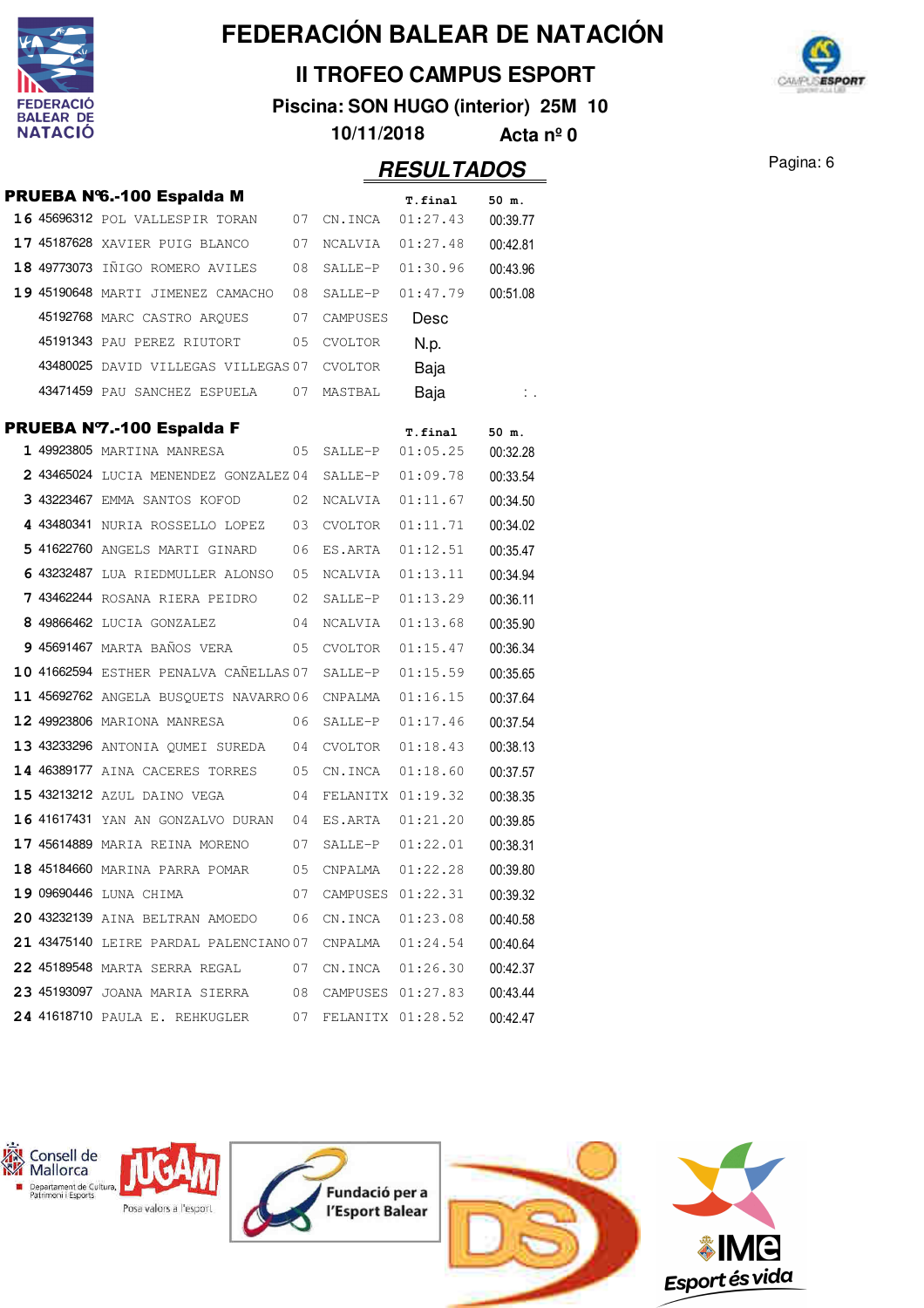

### **II TROFEO CAMPUS ESPORT**

**Piscina: SON HUGO (interior) 25M 10**



**10/11/2018 Acta nº 0**

|  | <b>PRUEBA Nº7.-100 Espalda F</b>                                  |      |         | T.final              | 50 m.                |
|--|-------------------------------------------------------------------|------|---------|----------------------|----------------------|
|  | 25 43476920 LUCIA DEL VALLE MARIN 07                              |      |         | CAMPUSES 01:28.96    | 00:42.41             |
|  | 26 45185139 LUCIA FUSTER BAENA                                    | 08   | CNPALMA | 01:33.41             | 00:45.14             |
|  | 27 45189395 LARA VELASCO POTEKHINA 08                             |      | SALLE-P | 01:33.98             | 00:46.10             |
|  | 28 46394475 LAURA CASTAÑER NOGUERA 09                             |      | CVOLTOR | 01:35.88             | 00:44.88             |
|  | 29 45371085 MARIA GRACIA OLIVER                                   | 08   | CNPALMA | 01:39.01             | 00:47.94             |
|  | 30 46388016 CARME THOMAS TABERNER                                 | 08   | CNPALMA | 01:40.18             | 00:49.38             |
|  | 31 45691876 SARA PARRA POMAR                                      | 08   | CNPALMA | 01:43.61             | 00:49.05             |
|  | 32 46391865 VERONICA GARRIDO MORENO 09                            |      | CNPALMA | 01:47.60             | 00:51.34             |
|  | 33 41659846 MARIA CIRER CABOT                                     | 09   | CNPALMA | 01:50.68             | 00:54.65             |
|  | <b>34 46389564</b> CLAUDIA LEON CORNEJO 09                        |      | MASTBAL | 02:18.96             | 01:10.56             |
|  | 46392188 NEREA CASTILLO LOPEZ                                     | 08   | NCALVIA | N.p.                 |                      |
|  | 46388680 INES MARIA MEGIAS RAMIS08                                |      | CVOLTOR | Baja                 |                      |
|  | 49484156 PAULA MORRO COLOM                                        | 03   | CVOLTOR | Baja                 |                      |
|  | 49614755 NEUS MARCO ESCRIBANO                                     | 09   | SALLE-P | Baja                 |                      |
|  | <b>PRUEBA Nº8.-100 Braza M</b>                                    |      |         |                      |                      |
|  | 1 78220544 RAFAEL CEREZO IGNACIO 97                               |      | CNPALMA | T.final<br>01:05.70  | 50 m.<br>00:30.57    |
|  | 2 43466374 NESTOR SIQUIER RIPOLL                                  | - 04 | CNPALMA | 01:08.53             | 00:32.66             |
|  | 3 43199949 KEVIN RUIZ BIOJO                                       | 02   | SALLE-P | 01:10.44             | 00:32.77             |
|  | 4 43183969 CARLOS GOMARIZ GAYA                                    | 92   | CVOLTOR | 01:12.12             | 00:33.31             |
|  | 5 45610143 ANTONIO NIETO CALDENTEY 02                             |      | CNPALMA | 01:13.31             | 00:34.34             |
|  | 6 43234633 pol perez macarro                                      | 02   | CVOLTOR | 01:15.54             | 00:34.37             |
|  | 7 49614662 GONZALO FERRON                                         | 05   | CNPALMA | 01:18.63             | 00:37.39             |
|  | 8 45614938 GUILLEM FEMENIA CRESPI 05                              |      | SALLE-P | 01:20.63             | 00:37.82             |
|  | 9 41664005 JUAN GARCIA VIVES                                      | 06   | SALLE-P | 01:21.29             | 00:37.64             |
|  | 10 43463962 HUGO GUERRERO LOPEZ                                   | 05   | SALLE-P | 01:23.53             | 00:38.22             |
|  | 11 43228837 PAU RUDOPH MASSANET                                   | 05   | CVOLTOR | 01:24.31             | 00:39.69             |
|  | 12 45696311 JAUME VALLESPIR TORAN                                 | 06   | CN.INCA | 01:25.02             | 00:40.28             |
|  | 13 43478107 SEBASTIA CRESPI                                       |      |         |                      |                      |
|  | <b>14 43224511</b> GONZALO TORRES PUERTAS 04                      | 01   |         | $CN.INCA$ $01:25.26$ | 00:39.37<br>00:40.21 |
|  |                                                                   |      | SALLE-P | 01:25.56             |                      |
|  | 15 41663833 ALBERT PORTER VICENS<br>16 43473472 ADAN ROMERO PONCE | 05   |         | SALLE-P 01:28.34     | 00:40.72             |
|  |                                                                   | 04   | NCALVIA | 01:28.88             | 00:42.03             |
|  | 17 41621312 MIQUEL CAPO MARQUEZ 04                                |      | CNMURO  | 01:31.14             | 00:42.48             |
|  | 18 43233208 HECTOR GAMEZ ALVAREZ                                  | 06   |         |                      | 00:44.36             |

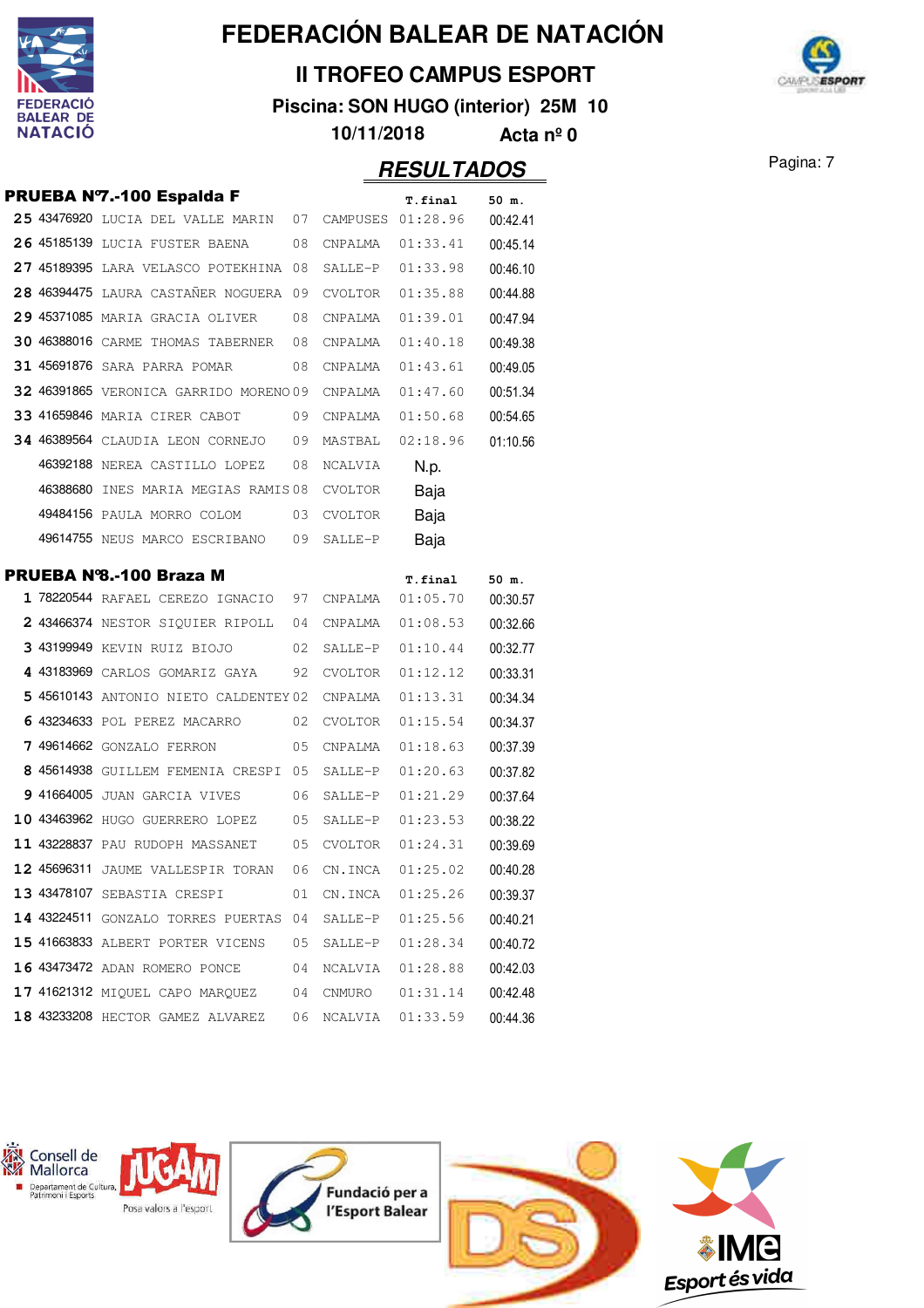

### **II TROFEO CAMPUS ESPORT**

**Piscina: SON HUGO (interior) 25M 10**



**10/11/2018 Acta nº 0**

|  | PRUEBA Nº8.-100 Braza M                  |    |                   | T.final             | 50 m.             |
|--|------------------------------------------|----|-------------------|---------------------|-------------------|
|  | <b>19 45613692</b> JOAN BORDOY TASCON 07 |    | NCALVIA           | 01:33.66            | 00:43.61          |
|  | 20 45185730 PAU VANRELL MENENDEZ         | 07 | CNPALMA           | 01:34.25            | 00:44.01          |
|  | 21 41663834 SERGI PORTER VICENS          | 08 | SALLE-P           | 01:39.86            | 00:48.35          |
|  | 22 41661947 TOMEU JULIA MAIMO            | 07 | FELANITX 01:41.15 |                     | 00:40.00          |
|  | 23 49922759 JAVIER HERNANDEZ VILLAR 07   |    | MASTBAL           | 01:41.16            | 00:47.81          |
|  | 24 78223023 NOAH TORRICO RUIZ            | 08 | CVOLTOR           | 01:41.17            | 00:47.62          |
|  | 25 49480357 JOAN BELTRAN AMOEDO          | 08 | CN.INCA           | 01:41.38            | 00:47.83          |
|  | 26 45187468 AXEL JUAN HARO PEREZ         | 08 | CAMPUSES          | 01:42.74            | 00:47.81          |
|  | 27 46397767 MARCOS SIQUIER RIPOLL        | 08 | CNPALMA           | 01:44.58            | 00:47.93          |
|  | 28 45189060 JORDI PEREZ GARCIA           | 07 | CAMPUSES 01:46.33 |                     | 00:51.85          |
|  | 29 45189993 MARC TORO GARCIA             | 08 | NCALVIA           | 01:48.81            | 00:51.30          |
|  | 30 46390282 NICOLAS BLANQUE FAJARDO 08   |    | MASTBAL           | 01:51.12            | 00:52.33          |
|  | <b>31 45371944</b> DANIEL TITOS IBANEZ   | 08 | MASTBAL           | 01:54.59            | 00:53.11          |
|  | 32 46391154 CRISTOBAL HIDALGO            | 07 | CVOLTOR           | 01:56.01            | 00:54.53          |
|  | 33 49611670 SEBASTIAN ALCIBAR            | 08 | CVOLTOR           | 01:57.20            | 00:52.94          |
|  | 34 00589267 CRISTIAN EMILOV DINEV        | 08 | CVOLTOR           | 01:58.17            | 00:53.20          |
|  | <b>35 41622901 ROGER GUINOVART</b>       | 07 | ES.ARTA           | 01:59.60            | 00:54.89          |
|  | 36 46390814 ANTONI ALBERT TRIAY          | 07 | CNMURO            | 02:00.38            | 00:54.01          |
|  | 37 41621259 JOAN MORA LADARIA            | 08 | ES.ARTA           | 02:03.75            | 00:57.49          |
|  | 38 41660313 MIQUEL ADROVER RIGO          | 08 | FELANITX 02:10.65 |                     | 00:59.34          |
|  | 45693044 CLAUDIO ASCANIO SAIZ            | 08 | NCALVIA           | Desc                |                   |
|  | 00342128 NICOLAS HUTHER                  | 08 | CVOLTOR           | N.p.                |                   |
|  | 45371761 JOAN LLODRA SERRA               | 02 | SALLE-P           | N.p.                |                   |
|  | PRUEBA Nº9.-100 Braza F                  |    |                   |                     |                   |
|  | <b>1 43213615</b> AINA HIERRO PUJOL      | 98 | CNPALMA           | T.final<br>01:11.06 | 50 m.<br>00:33.35 |
|  | 2 43475420 LILIA ARROM LLIZO             | 04 | CN.INCA           | 01:14.81            | 00:34.96          |
|  | 3 41543010 CARME GOMEZ CAMPINS           | 03 | CNPALMA           | 01:16.68            | 00:36.53          |
|  | 4 43235046 PAULA GAYA BISOUERRA          | 05 | CN.INCA           | 01:16.93            | 00:36.45          |
|  | 5 41620776 CRISTINA COMAS ANDREO         | 01 | CN.INCA           | 01:20.43            | 00:37.94          |
|  | 6 06922770 IVETA IVANOVA TODOROVA 04     |    | CVOLTOR           | 01:21.64            | 00:38.95          |
|  | <b>7 43470223</b> AINA BOIX HOMAR        | 05 | CNPALMA           | 01:21.94            | 00:37.97          |
|  | 8 43224606 MARINA BAUZA SEGUI            | 03 | CVOLTOR           | 01:22.75            | 00:38.94          |
|  | 9 45189605 MARINA PONS RAMON             | 06 | CNPALMA           | 01:22.87            | 00:38.86          |
|  |                                          |    |                   |                     |                   |

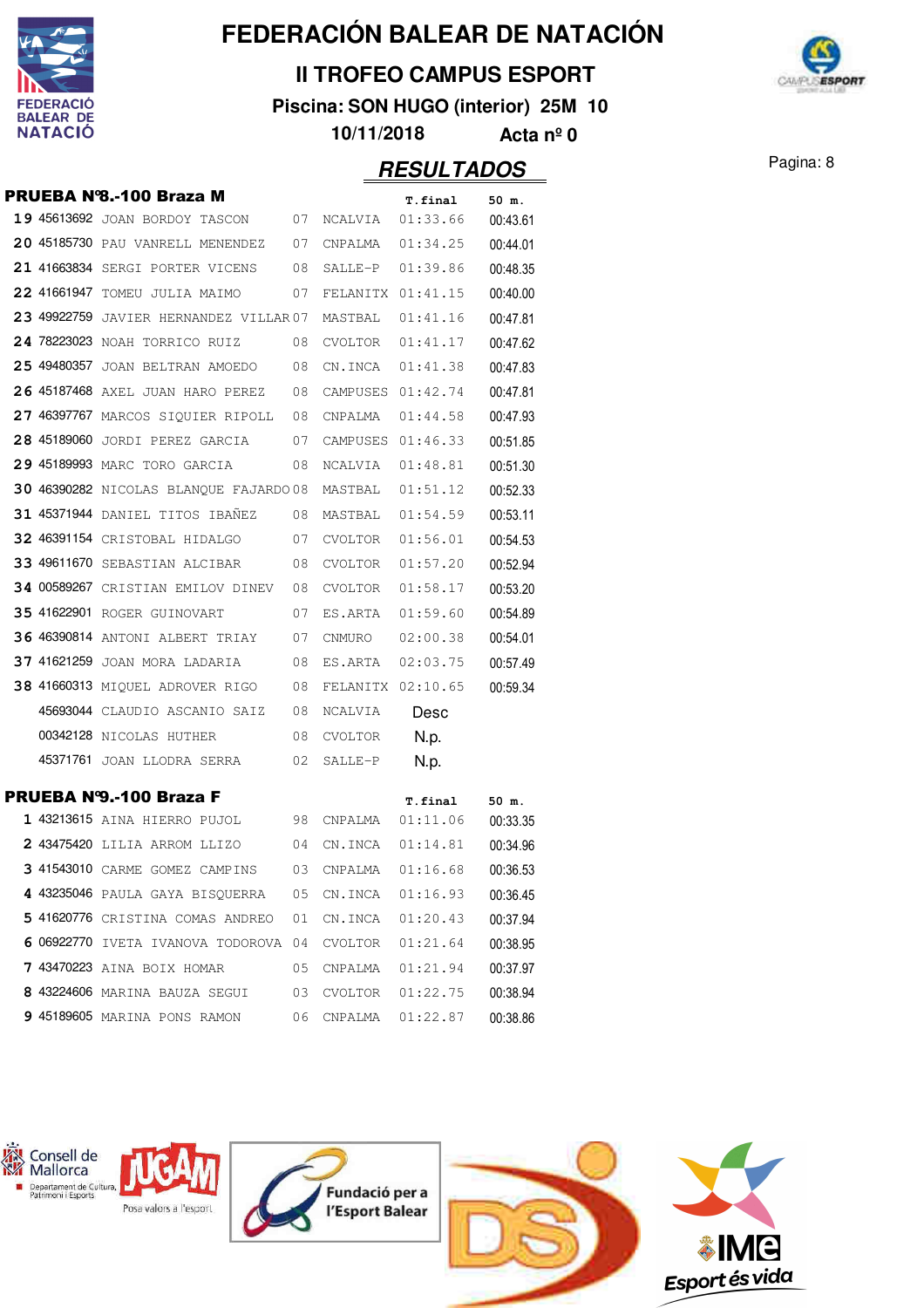

### **II TROFEO CAMPUS ESPORT**

**Piscina: SON HUGO (interior) 25M 10**



**10/11/2018 Acta nº 0**

|  | PRUEBA Nº9.-100 Braza F                |    |                  | T.final          | 50 m.    |
|--|----------------------------------------|----|------------------|------------------|----------|
|  | 10 43475268 MARTA CHUN ROCA SANCHEZ 05 |    | CVOLTOR          | 01:22.88         | 00:39.06 |
|  | 11 43473466 CLAUDIA GELABERT RUBIO 07  |    | CNPALMA          | 01:23.81         | 00:39.56 |
|  | 12 43480417 MARIA BURGUERA MOREY       | 03 | ILLES            | 01:24.64         | 00:39.88 |
|  | 13 43477108 NATALIA MARTINEZ           | 04 | CVOLTOR          | 01:25.07         | 00:40.37 |
|  | 14 43464409 IRENE VAZQUEZ ANDRES       | 04 | SALLE-P          | 01:25.28         | 00:39.97 |
|  | 15 49481148 EMMA FRAGA MORRONDO        | 07 | SALLE-P          | 01:26.06         | 00:40.34 |
|  | 16 45696080 CLAUDIA AMENGUAL           | 05 | CN.INCA          | 01:28.81         | 00:42.02 |
|  | 17 43476676 CLARA PASCUAL SABANIEL 05  |    | SALLE-P          | 01:31.76         | 00:41.77 |
|  | 18 05393883 ALEXA SEPASGOSARIAN        | 03 | CVOLTOR          | 01:31.90         | 00:42.60 |
|  | 19 43474335 MARTA NADAL CANET          | 06 | NCALVIA          | 01:32.00         | 00:43.91 |
|  | 20 45697330 MARIA DE LLUCH GONZALEZ 07 |    |                  | SALLE-P 01:36.46 | 00:45.01 |
|  | 21 45610448 ARIADNA ANAYA BAUZA        | 06 | SALLE-P          | 01:38.01         | 00:44.28 |
|  | 22 41616471 JOANA AINA CARRIO          | 06 | ES.ARTA          | 01:38.07         | 00:46.30 |
|  | 23 45189383 MARIA TASCON DOLS          | 06 | NCALVIA          | 01:40.99         | 00:47.20 |
|  | 24 45697729 PAULA MELIS FERRER         | 09 | CNPALMA          | 01:43.01         | 00:46.91 |
|  | 25 49609931 ALBA PASCUAL SABANIEL      | 09 | SALLE-P          | 01:46.81         | 00:49.84 |
|  | 26 41711682 GEMMA VALERA CASTELLANO 07 |    | CNPALMA          | 01:47.98         | 00:50.81 |
|  | 27 45613777 NEUS GREGORIO RIERA        | 09 | CVOLTOR          | 01:49.73         | 00:50.98 |
|  | 28 49607578 MERCE MARTIN GOMILA        | 09 | CNPALMA          | 01:51.15         | 00:53.39 |
|  | 29 49480545 SANDRA MARTIN FRAILE       | 09 | CNPALMA          | 01:51.24         | 00:51.99 |
|  | 30 45372330 EMILIE SANCHEZ BUJOSA      | 09 | CNPALMA          | 01:52.08         | 00:50.73 |
|  | <b>31 45189182</b> LUNA SANCHEZ DIAZ   | 08 | SALLE-P 01:52.29 |                  | 00:53.10 |
|  | 32 49868938 JULIA LLABRES PEDRET       | 09 | SALLE-P          | 01:53.14         | 00:54.46 |
|  | 33 45611672 FEDERICA GARCES CURBELO08  |    | ES.ARTA          | 01:53.75         | 00:53.60 |
|  | <b>34 46390465</b> BLANCA JAUME BRAVO  | 08 | MASTBAL 01:57.09 |                  | 00:53.41 |
|  | 35 41693712 ESPERANCA NADAL NICOLAU 08 |    | ES.ARTA          | 02:00.19         | 00:56.17 |
|  | 36 49605646 LUCIA DIAZ ALBERS          | 07 | MASTBAL 02:00.50 |                  | 00:55.48 |
|  | 37 43467476 JULIA COLINO ALONSO        | 07 | MASTBAL          | 02:02.35         | 00:56.87 |
|  | 38 49928607 ELENA AMOR BAUZA           | 09 | LLUCMA           | 02:15.84         | 01:06.17 |
|  | 43217047 NOEMI GARCIA WOOD             | 04 | AQUATICS         | Desc             |          |
|  | 46395107 SOFIA LOPEZ GUILLEN           | 09 | CN.INCA          | Desc             |          |
|  | 41621291 ABRIL TOLEDO MONTAÑES         | 08 | FELANITX         | Baja             |          |
|  | 42374837 CARLOTA MIRA BROWN            | 07 | ES.ARTA          | Baja             |          |
|  | 49484780 PAULA MARTINEZ LOPEZ          | 08 | MASTBAL          | Baja             |          |

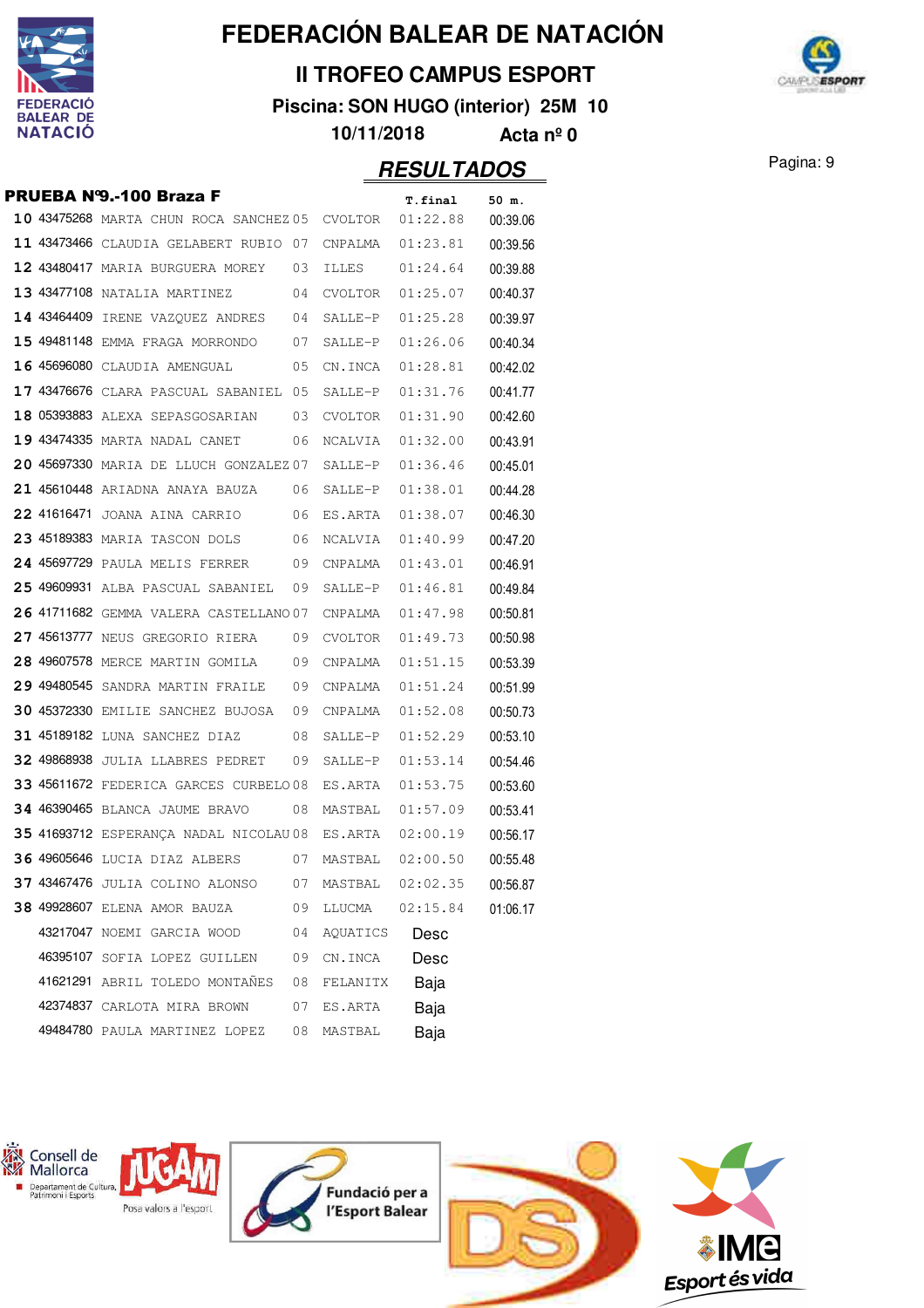

**II TROFEO CAMPUS ESPORT**

**Piscina: SON HUGO (interior) 25M 10**

**10/11/2018 Acta nº 0**

## **RESULTADOS** Pagina: 10

### **PRUEBA Nº9.-100 Braza F** T.final 50 m.

LILIA ARROM LLIZO del CN.INCA bate la M.M. de 14años en 100 Braza F con 01:14.81 ant. 01:15:28

LILIA ARROM LLIZO del CN.INCA bate la M.M. de 14años en 50 Braza F (Parcial) con 00:34.96 ant. 00:35:52

|             | PRUEBA Nº10.-100 Libres M              |    |                   | T.final  | 50 m.    |
|-------------|----------------------------------------|----|-------------------|----------|----------|
|             | 1 43169796 JUAN LUIS RODRIGUEZ         | 89 | CAMPUSES          | 00:53.65 | 00:26.31 |
|             | 2 45370094 MARC LLINAS FRAU            | 01 | CNPALMA           | 00:55.33 | 00:26.86 |
|             | 3 41524104 ANTONIO ARROM CAMACHO       | 90 | CN.INCA           | 00:56.72 | 00:26.78 |
|             | 4 43459955 PABLO NAVAS ACEITUNO        | 02 | CVOLTOR           | 00:56.88 | 00:27.16 |
|             | 5 43472637 PAU MARTORELL CARDONA       | 01 | CNPALMA           | 00:57.21 | 00:27.55 |
|             | 6 45185608 JOAN VICENS BUJOSA          | 03 | CNPALMA           | 00:57.53 | 00:27.03 |
|             | 7 45611418 GUILLEM ESTARELLAS DE       | 04 | CAMPUSES          | 00:57.55 | 00:26.84 |
|             | 7 43459616 XAVIER CORDOBA MARTINEZ 99  |    | <b>CVOLTOR</b>    | 00:57.55 | 00:27.57 |
|             | 9 43214090 JOAN SASTRE RODRIGUEZ       | 04 | CVOLTOR           | 00:57.61 | 00:27.77 |
|             | 10 45608935 PEP FORTEZA FORTEZA        | 02 | CNPALMA           | 00:58.05 | 00:27.62 |
|             | 11 43479063 DANIEL CERDA HOLMAGER      | 00 | CN.INCA           | 00:58.35 | 00:28.11 |
|             | 12 09897080 ALEX EMERY SACH            | 05 | SALLE-P           | 00:59.05 | 00:28.50 |
|             | 13 46391666 EDUARD CERDA CALVO         | 02 | CN.INCA           | 00:59.58 | 00:28.40 |
|             | 14 41573980 ALEJANDRO SEGRERA          | 02 | FELANITX 00:59.59 |          | 00:28.39 |
|             | 14 06410547 ROBIN DAVID AILAN          | 03 | CNPALMA           | 00:59.59 | 00:27.88 |
|             | 16 43471141 BARTOMEU VERDERA           | 04 | CAMPUSES          | 01:00.03 | 00:28.45 |
|             | 17 43482964 ALVARO GONZALEZ JUAN       | 02 | <b>CVOLTOR</b>    | 01:00.06 | 00:28.37 |
|             | 18 43170898 JOSEP ANTONI MASCARO       | 89 | CN.INCA           | 01:00.07 | 00:27.59 |
|             | 19 43475536 GUILLEM SALVA GUAL         | 03 | CVOLTOR           | 01:00.34 | 00:28.70 |
|             | 20 43233522 ALFONSO REINA MORENO       | 05 | SALLE-P           | 01:00.89 | 00:29.01 |
|             | 21 49606072 JOSEP PASCUAL MUT          | 05 | CNPALMA           | 01:01.60 | 00:29.17 |
|             | 22 45614380 PAU RUBIO BUJOSA           | 00 | CNPALMA           | 01:01.82 | 00:28.73 |
|             | 23 10613516 ANDRES SANABRIA LOPEZ      | 05 | CNMURO            | 01:01.88 | 00:29.28 |
|             | 24 09303721 ROBERT NAPIER              | 03 | LLUCMA            | 01:01.94 | 00:29.79 |
|             | 25 45370659 ALEJANDRO GOMEZ MILLAN     | 05 | CAMPUSES          | 01:02.12 | 00:29.69 |
|             | 26 43473869 JAVIER LOPEZ GUILLEN       | 06 | CN.INCA           | 01:02.13 | 00:29.47 |
| 27 03764732 | IVAN TEVZADZE                          | 03 | FELANITX 01:02.29 |          | 00:29.68 |
|             | 27 43232272 JORGE SABATER ESPINOSA     | 06 | SALLE-P           | 01:02.29 | 00:29.90 |
|             | 29 43480370 JAUME RIBAS MONSERRAT      | 01 | LLUCMA            | 01:02.31 | 00:28.85 |
|             | 30 41583512 MATIAS VICENS MATAMALAS 94 |    | FELANITX 01:02.70 |          | 00:29.73 |



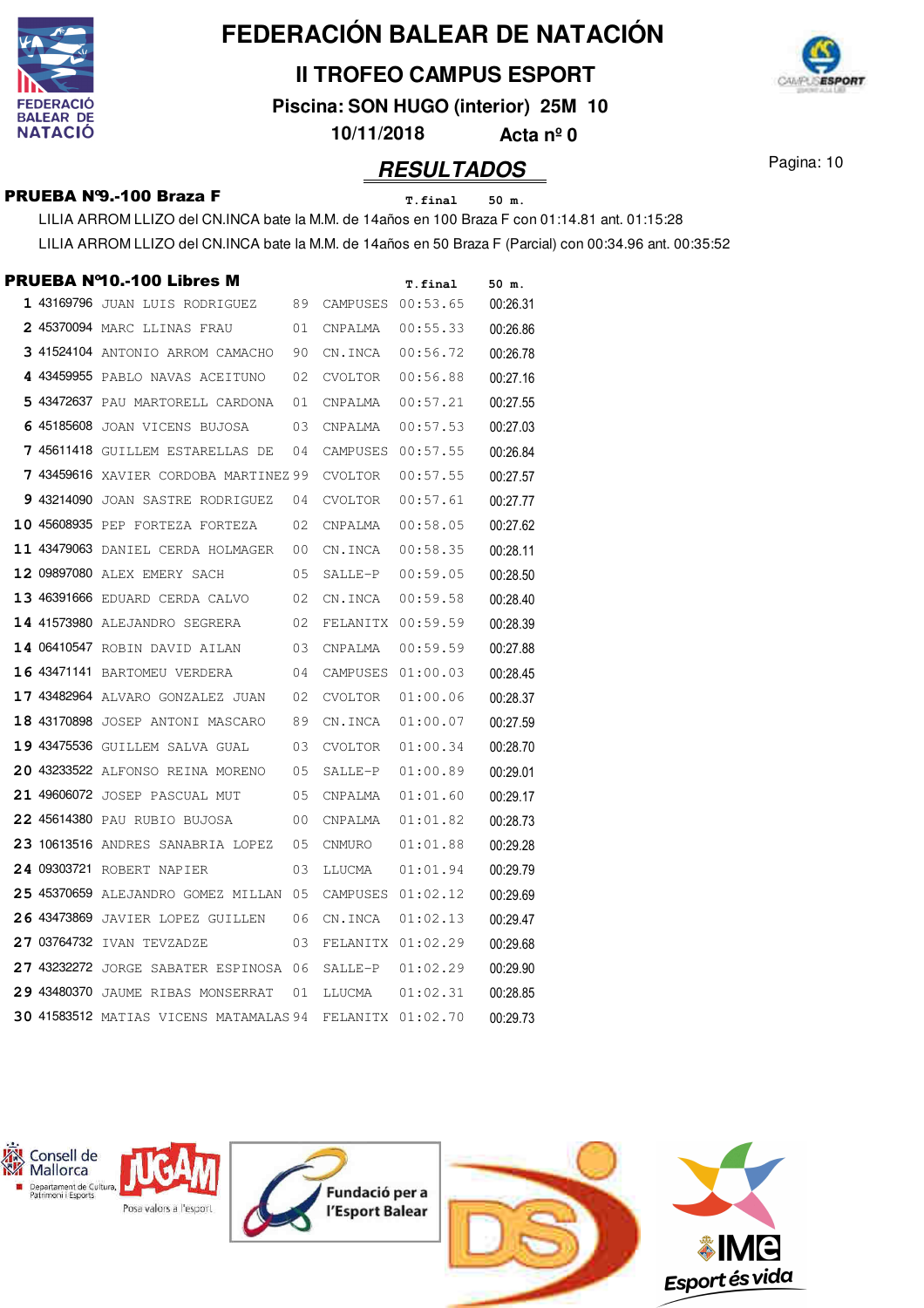

### **II TROFEO CAMPUS ESPORT**

**Piscina: SON HUGO (interior) 25M 10**



**10/11/2018 Acta nº 0**

|  | <b>PRUEBA Nº10.-100 Libres M</b>       |    |                   | T.final            | 50 m.        |
|--|----------------------------------------|----|-------------------|--------------------|--------------|
|  | 31 43460901 JAVIER HOLGADO BARAHONA 05 |    | CNPALMA           | 01:02.86           | 00:30.56     |
|  | 32 46390428 ALEX FERNANDEZ GOMEZ       | 03 | CN.INCA           | 01:03.19           | 00:29.93     |
|  | 33 43461489 TONI FRAU SIQUIER          | 02 | CVOLTOR           | 01:03.52           | 00:30.37     |
|  | 34 46391659 ESTEVE ADELL HORRACH       | 04 | NCALVIA           | 01:03.53           | 00:31.09     |
|  | 35 45187556 ARNAU ALCOVER BARBOSA      | 04 | SALLE-P           | 01:03.69           | $\mathbb{Z}$ |
|  | 36 43463950 ALEJANDRO ARIAS GOMILA     | 04 | LLUCMA            | 01:03.87           | 00:30.41     |
|  | 37 49605011 ANTONI CIFRE FERRAGUT      | 02 | LLUCMA            | 01:03.93           | 00:30.31     |
|  | 37 43225567 VICTOR GATTI TASCON        | 05 | NCALVIA           | 01:03.93           | 00:30.13     |
|  | 39 43477418 SERGI QUETGLAS             | 03 | SALLE-P           | 01:04.67           | 00:31.16     |
|  | 40 45187470 URIEL HARO PEREZ           | 05 | CAMPUSES          | 01:04.72           | 00:30.92     |
|  | 41 41622632 JORGE GONZALEZ             | 04 | ES.ARTA           | 01:05.12           | 00:30.12     |
|  | 42 43461003 ADRIAN RODRIGUEZ           | 03 | CVOLTOR           | 01:05.52           | 00:30.66     |
|  | 43 41618327 JESUS SANSALONI FLORES     | 04 | ES.ARTA           | 01:05.56           | 00:31.96     |
|  | 44 45192703 PAU CANYELLES FERRAGUT     | 03 | CVOLTOR           | 01:05.68           | 00:31.62     |
|  | 45 49607808 MIQUEL RIBOT MORELL        | 05 | NCALVIA           | 01:05.96           | 00:30.96     |
|  | 46 43218723 JORDI MAYOL SERRA          | 04 | SALLE-P           | 01:05.97           | 00:31.46     |
|  | 47 52030257 XAVIER RODRIGUEZ RAMON     | 03 | CVOLTOR           | 01:06.40           | 00:31.19     |
|  | 48 02069170 KEVIN NICOLAS RADU         | 06 | CNPALMA           | 01:06.47           | 00:31.35     |
|  | 49 43215827 CHRISTIAN RIOS RESTREPO04  |    | CVOLTOR           | 01:06.70           | 00:32.21     |
|  | 50 41661511 JOAN MIQUEL SABATER        | 01 | CN.INCA           | 01:07.57           | 00:31.98     |
|  | 51 45614675 ALVARO MIRO JURADO         | 04 | CVOLTOR           | 01:09.01           | 00:33.13     |
|  | 52 45697045 MARTIN VILI GRIGOROV       | 05 | CNPALMA           | 01:09.43           | 00:32.46     |
|  | 53 45693046 CIRO ASCANIO SAIZ          | 06 | NCALVIA           | 01:09.53           | 00:32.73     |
|  | 54 41619398 DANIEL SERVERA GODOY       | 06 | ES.ARTA           | 01:09.93           | 00:33.26     |
|  | 55 45191890 GABRIEL REUS MEDIALDEA     | 04 | LLUCMA            | 01:10.38           | 00:33.46     |
|  | 56 43227645 DANIEL LLOMPART BARRERA 05 |    | SALLE-P           | 01:10.59           | 00:35.28     |
|  | 57 45188997 LLUC ZANIN BARCELO         | 07 | NCALVIA           | 01:11.07           | 00:34.34     |
|  | 58 41620798 CRISTOFOL VIVES MOREY      | 04 | CNMURO            | 01:12.14           | 00:34.67     |
|  | 59 43467093 ARNAU-KAREL DEPREZ         | 04 | ILLES             | 01:12.32           | 00:33.42     |
|  | 60 45184835 TONI BERGAS COMAS          | 05 |                   | SALLE-P 01:12.59   | 00:34.24     |
|  | 61 45611299 JUAN MANUEL NUÑEZ          | 05 | ILLES             | 01:13.53           | 00:35.27     |
|  | 62 41664334 MARC TOMAS MORCILLO        | 06 | CVOLTOR           | 01:13.59           | 00:35.31     |
|  | 63 49483562 ALEX JOAN ROMERO LLUCH 06  |    |                   | CNPALMA   01:14.37 | 00:34.41     |
|  | 64 45191829 LUCAS PEREIRA RIBES        | 02 | AQUATICS 01:14.87 |                    | 00:35.61     |

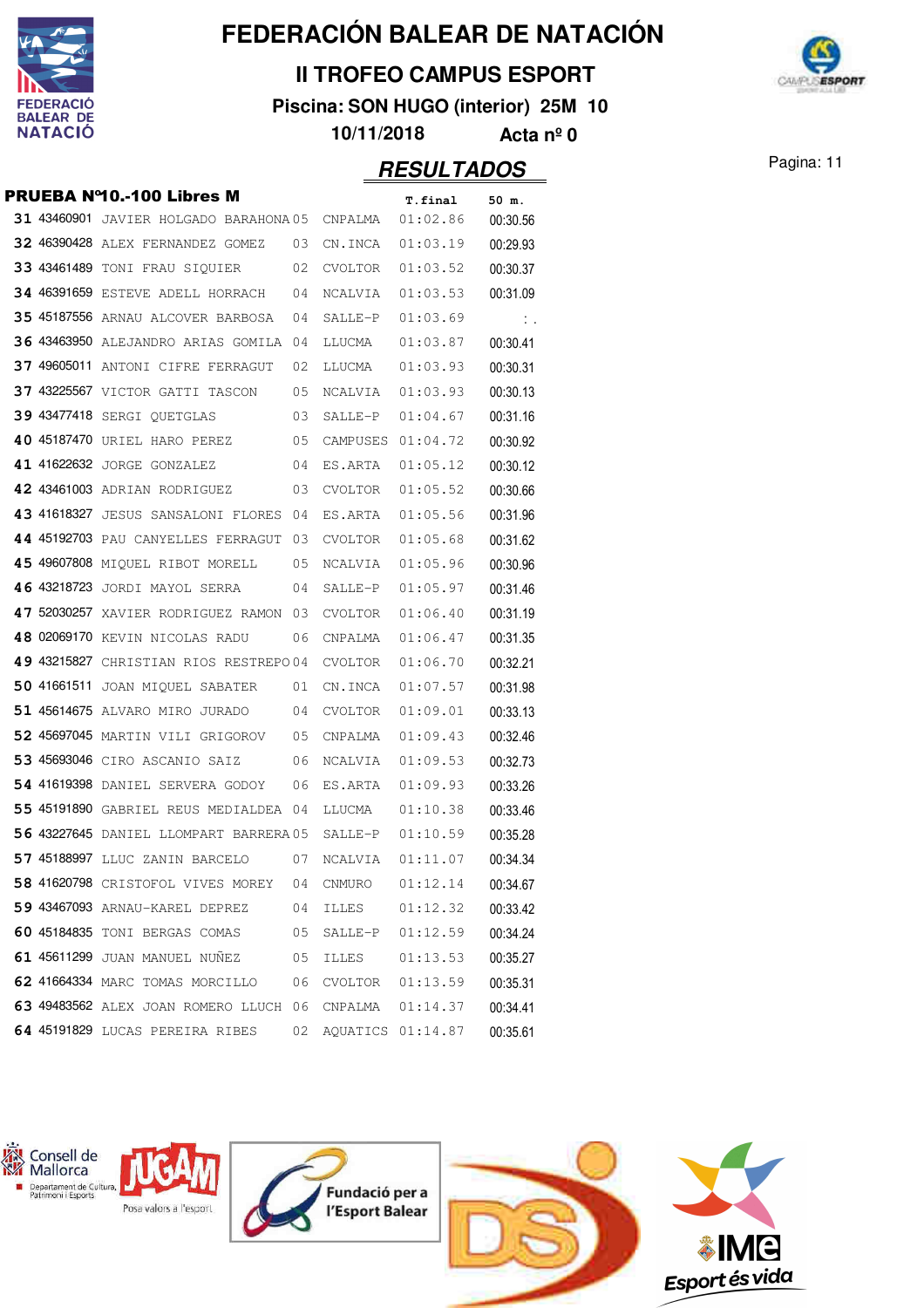

### **II TROFEO CAMPUS ESPORT**

**Piscina: SON HUGO (interior) 25M 10**



**10/11/2018 Acta nº 0**

|             | <b>PRUEBA Nº10.-100 Libres M</b>             |    |                   |                     |                   |
|-------------|----------------------------------------------|----|-------------------|---------------------|-------------------|
|             | 65 43228993 MAXIMO GOMEZ PECHENKIN 05        |    | SALLE-P           | T.final<br>01:15.20 | 50 m.<br>00:34.15 |
|             | 66 49779754 JAIME RAMIS MEDINA               | 06 | LLUCMA            | 01:15.65            | 00:35.38          |
|             | 67 45192656 GERARD DOMENECH DE LA            | 07 | CAMPUSES 01:15.66 |                     | 00:36.15          |
|             | 68 49770154 FCO. BORJA GARAU MORENO 08       |    | CNPALMA           | 01:16.43            | 00:36.80          |
|             | 69 45612991 MARCOS ERRALDE VIVES             | 08 | CAMPUSES 01:17.05 |                     | 00:37.66          |
|             | 70 43208977 LUCAS LEON CORNEJO               | 03 | MASTBAL           | 01:17.23            | 00:35.13          |
| 71 49928399 | IVAN CARDEÑOSA                               | 08 | CNPALMA           | 01:17.37            | 00:36.90          |
|             | 72 45697069 SERGIO BENNASSAR MARTIN 07       |    | CNPALMA           | 01:18.33            | 00:37.24          |
|             | 73 45610144 JOAN MIQUEL NIETO                | 06 | CNPALMA           | 01:18.74            | $\mathbb{N}$ .    |
|             | <b>74 43471170</b> MARC ADAM O'CONNOR        | 05 | NCALVIA           | 01:18.75            | 00:37.21          |
|             | 75 43230160 DAVID GIMENEZ GUTIERREZ 03       |    | AQUATICS 01:19.24 |                     | 00:36.74          |
|             | 76 43231515 ALEJANDRO SOCIAS SASTRE 04       |    | NCALVIA           | 01:19.43            | 00:36.09          |
|             | <b>77 41621566</b> cosme arroyo oliver       | 07 | FELANITX 01:19.57 |                     | 00:36.44          |
|             | 78 45696624 YAGO MARTINEZ CONSUEGRA06        |    | CVOLTOR           | 01:19.71            | 00:39.87          |
|             | 79 43463842 ALVARO GARCIA BAZAN              | 06 | CNPALMA           | 01:20.40            | 00:38.61          |
|             | 80 49609494 JOAQUIN RODRIGUEZ                | 06 | NCALVIA           | 01:20.94            | 00:38.10          |
|             | 81 45698034 MARC CRUELLAS DE HARO            | 08 | ILLES             | 01:21.37            | 00:37.78          |
|             | 82 43479546 IKER SANCHEZ BELTRAN             | 07 | MASTBAL           | 01:21.72            | 00:37.56          |
|             | 83 46392125 TOMAS MAJARON CACITTI            | 06 | NCALVIA           | 01:22.11            | 00:39.36          |
|             | 84 41658056 ADRIA CHEVALIER                  | 06 | CNMURO            | 01:22.41            | 00:39.08          |
|             | 85 41707753 PEP MIQUEL BURGUERA              | 08 | FELANITX 01:22.46 |                     | 00:38.20          |
|             | 86 41623479 ANDREU APARICIO                  | 06 | CN.INCA           | 01:22.65            | 00:40.40          |
|             | 87 49609615 TOMAS COLOMINA SANCHEZ           | 07 | CNPALMA           | 01:23.14            | 00:38.51          |
|             | 88 45696625 IKER MARTINEZ CONSUEGRA06        |    | CVOLTOR           | 01:23.27            | 00:40.53          |
|             | 89 49608204 RUBEN OLIVARES TORRICO 06        |    | LLUCMA            | 01:24.17            | 00:39.40          |
|             | 90 41659730 TOLO HORRACH BONNIN              | 07 | CN.INCA           | 01:24.96            | 00:38.66          |
|             | 91 45612184 IVAN FERNANDEZ ROZALEN 06        |    | CVOLTOR           | 01:25.37            | 00:39.78          |
|             | 92 49609031 GABRIEL BARCELO                  | 08 | SALLE-P           | 01:26.46            | 00:39.80          |
|             | 93 45611301 JORGE NUÑEZ BALDOMIR             | 08 | ILLES             | 01:26.53            | 00:40.56          |
|             | <b>94 43476590 OLIVER TOLEDO PANIAGUA 07</b> |    | MASTBAL           | 01:26.56            | 00:39.94          |
|             | <b>95 46396878 MARTIN SVIDRAN</b>            | 06 | NCALVIA           | 01:26.76            | 00:41.16          |
|             | 96 49609493 TOMAS RODRIGUEZ MENDEZ 08        |    | NCALVIA 01:27.39  |                     | 00:40.71          |
|             | 97 43476877 VICTOR CASTAÑER                  | 06 | CNPALMA  01:27.58 |                     | 00:39.12          |
|             | 98 46395199 CARLOS BONET BONET               | 08 | NCALVIA           | 01:27.75            | 00:39.79          |

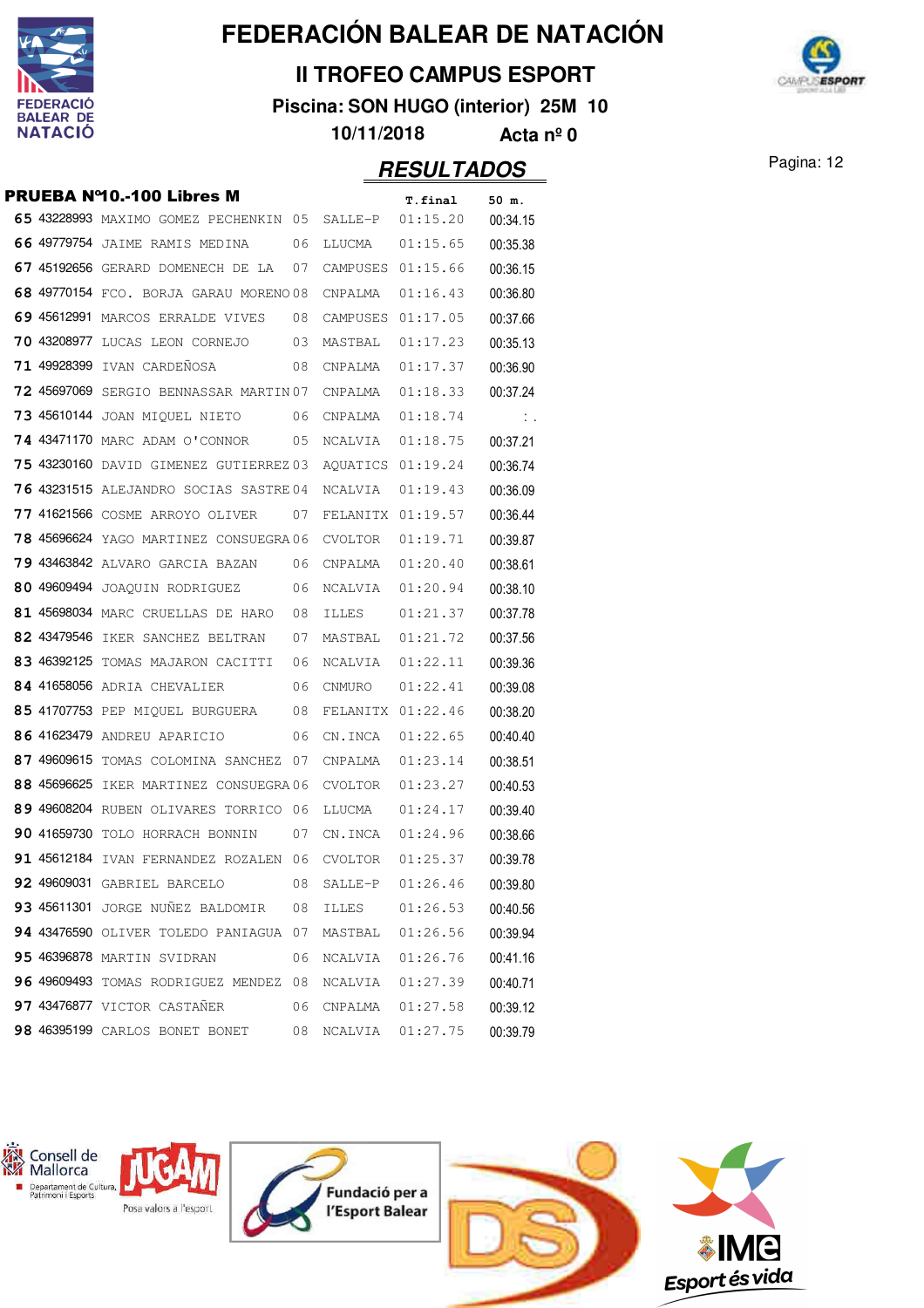

### **II TROFEO CAMPUS ESPORT**

**Piscina: SON HUGO (interior) 25M 10**



**10/11/2018 Acta nº 0**

|  | <b>PRUEBA Nº10.-100 Libres M</b>            |    |                   | T.final            | 50 m.    |
|--|---------------------------------------------|----|-------------------|--------------------|----------|
|  | 99 45190526 EDUARD EUGENIO MEDAULE 08       |    |                   | AQUATICS 01:28.51  | 00:40.32 |
|  | 100 54623911 MARC FERRER AGUILAR            | 07 | MASTBAL           | 01:29.87           | 00:42.12 |
|  | 101 43474250 ADRIAN BAUZA CASTELLANO 07     |    |                   | MASTBAL 01:29.94   | 00:41.29 |
|  | 102 43463102 THOMAS HEDGES RIERA            | 07 | CVOLTOR           | 01:30.21           | 00:42.50 |
|  | 103 00721378 DENIZ RESHATOV RASHIDOV 08     |    | CVOLTOR           | 01:31.98           | 00:41.36 |
|  | 104 41660624 ANTONI FERRER SOLER            | 08 | ES.ARTA           | 01:32.71           | 00:44.37 |
|  | 105 49483725 DAMIA YI BUÑOL LLOVET          | 08 | LLUCMA            | 01:33.58           | 00:43.59 |
|  | 106 41623254 GABRIEL GALMES VIVES           | 08 | ES.ARTA           | 01:34.21           | 00:43.27 |
|  | 107 43477211 ALBERTO EGEA RUIZ              | 07 | SALLE-P           | 01:34.27           | 00:41.92 |
|  | 108 45188456 PABLO RODRIGUEZ                | 08 | MASTBAL           | 01:35.93           | 00:45.18 |
|  | 109 45184348 JAUME MELIS FERRER             | 08 | CNPALMA           | 01:36.13           | 00:45.12 |
|  | 110 41623996 LLUC ADROVER OBRADOR           | 06 |                   | FELANITX 01:36.33  | 00:45.39 |
|  | 111 45370906 RAFAEL TOYMIL TALAVERA 08      |    | CVOLTOR           | 01:37.93           | 00:45.16 |
|  | 112 54875007 MIJAIL EUGENIO OCHOA           | 07 | NCALVIA  01:39.60 |                    | 00:45.18 |
|  | 113 45613402 JESUS NADAL DUQUE              | 08 |                   | AQUATICS 01:59.12  | 00:54.22 |
|  | 43224319 ANTONIO HIDALGO GINART             | 02 | CVOLTOR           | N.p.               |          |
|  | 45189527 GUIEM MAS HERNANDEZ                | 08 | <b>CVOLTOR</b>    | N.p.               |          |
|  | 49480919 RAUL MESQUIDA DIAZ                 | 06 | LLUCMA            | Baja               |          |
|  | 49605681 VALENTIN ASERMOZ                   | 05 | CVOLTOR           | Baja               |          |
|  | 45192169 SAMUEL ROMERO MESA                 | 08 | <b>CVOLTOR</b>    | Baja               |          |
|  | 43473260 RAUL TUDELA MALLEN                 | 04 | CVOLTOR           | Baja               |          |
|  | 43480329 MIQUEL TORRES GINER                | 04 | SALLE-P           | Baja               |          |
|  | 43220670 MARC FLORES MASSOT                 | 05 | SALLE-P           | Baja               |          |
|  | 43476720 JOAN NEILA ARANGUENA               | 07 | SALLE-P           | Baja               |          |
|  | 43217054 NACHO MAYOL SOTO                   | 01 | SALLE-P           | Baja               |          |
|  | 46392451 MARC FALCO GUILLEM                 | 03 | SALLE-P           | Baja               |          |
|  | PRUEBA Nº11.-100 Libres F                   |    |                   | T.final            | 50 m.    |
|  | <b>1 43466614</b> MARTA MARIA GUASP BAUZA04 |    | CVOLTOR           | 00:58.62           | 00:28.14 |
|  | 2 49770151 ESTELA GARAU MORENO              | 05 | CNPALMA           | 00:59.06           | 00:28.09 |
|  | 3 43462569 MARIA MASCARO TROBAT             | 99 | CNPALMA           | 00:59.22           | 00:28.71 |
|  | 4 43465023 LAURA MENENDEZ GONZALEZ 01       |    |                   | SALLE-P 00:59.53   | 00:28.61 |
|  | <b>5 43205846</b> MARTA TORRENS CALVO       | 98 |                   | CNPALMA   01:01.18 | 00:28.78 |
|  | 6 43476271 ARIADNA MORA FERRANDIS 06        |    | SALLE-P           | 01:02.20           | 00:29.76 |

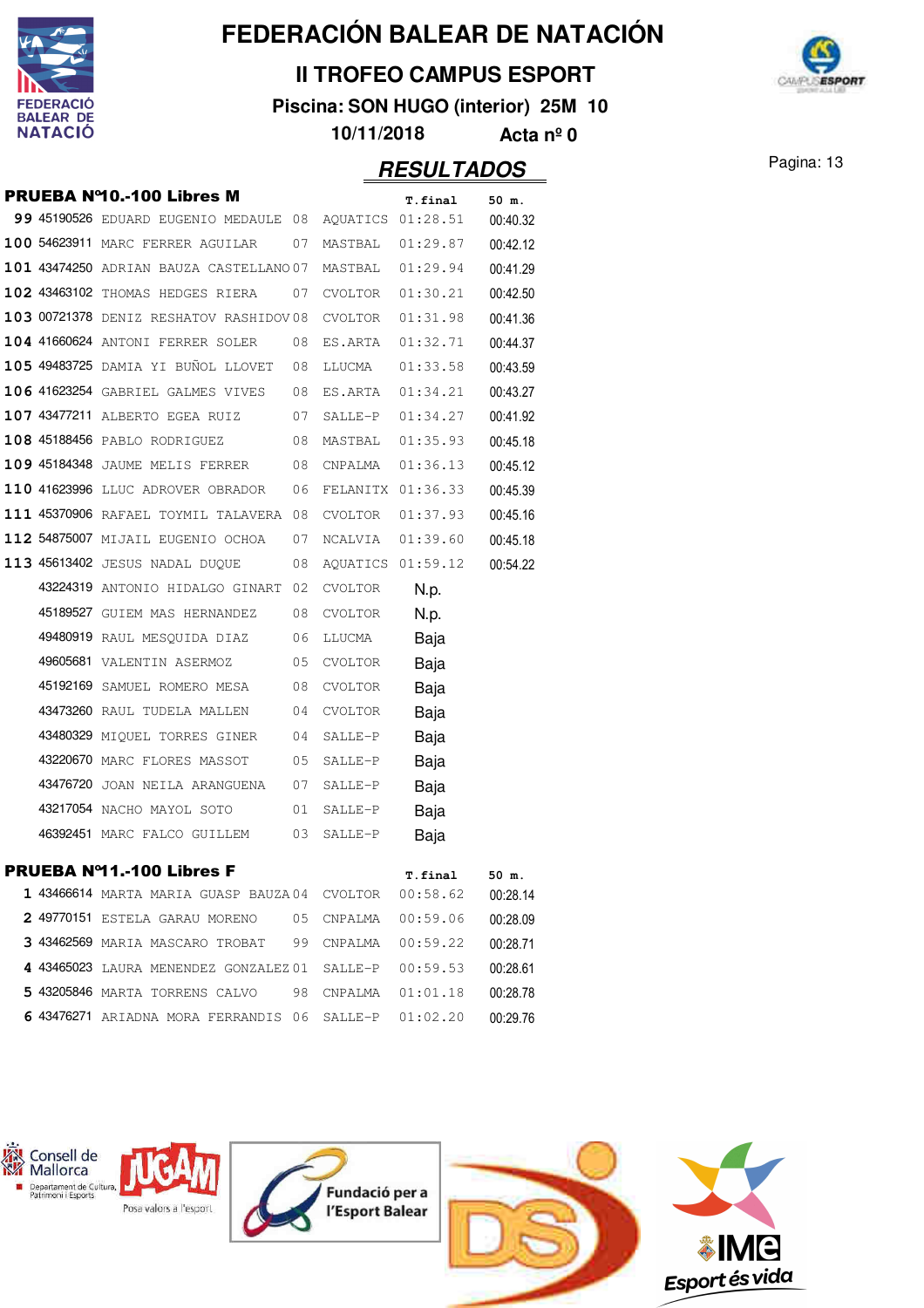

### **II TROFEO CAMPUS ESPORT**

**Piscina: SON HUGO (interior) 25M 10**



**10/11/2018 Acta nº 0**

|             | PRUEBA Nº11 .- 100 Libres F            |     |                   | T.final              | 50 m.    |
|-------------|----------------------------------------|-----|-------------------|----------------------|----------|
|             | 7 43461267 PATRICIA ARMERO CALIZ       | 99  | SALLE-P           | 01:03.29             | 00:30.18 |
|             | 8 41664004 AINA GARCIA VIVES           | 03  | SALLE-P           | 01:03.55             | 00:30.34 |
|             | 9 43467318 GABRIELA VELASCO ROCHON 05  |     | CAMPUSES          | 01:03.69             | 00:30.59 |
|             | 10 49868937 CARLA LLABRES PEDRET       | 06  | SALLE-P           | 01:03.80             | 00:30.70 |
|             | 11 43470581 NEUS REY GARCIA            | 02  | NCALVIA           | 01:04.21             | 00:31.37 |
|             | 12 04346837 JOSHA VERMEER              | 06  | NCALVIA           | 01:04.29             | 00:30.40 |
|             | 13 43216860 MARIA CHAVES TEJERO        | 00  | CVOLTOR           | 01:04.64             | 00:30.46 |
|             | 14 43216891 LAURA SASTRE COLOM         | 97  | CN.INCA           | 01:04.65             | 00:31.37 |
|             | 15 45187152 AITANA ROMAN ANDUJAR       | 02  | CNPALMA           | 01:04.87             | 00:31.32 |
|             | 16 43460934 MARIA NEUS DELICADO        | 03  | CVOLTOR           | 01:05.23             | 00:31.31 |
|             | 17 45188148 SOFIA ROMERO AVILES        | 02  | CNPALMA           | 01:05.25             | 00:30.93 |
|             | 18 43223264 NATALIA DURAHO LOZANO      | 01  | CVOLTOR           | 01:05.26             | 00:30.71 |
|             | 19 46388466 AINHOA PIQUERAS            | 02  | CVOLTOR           | 01:05.62             | 00:31.43 |
|             | 20 43229623 SARA GIRALDO PEDROTE       | 05  | CAMPUSES          | 01:05.78             | 00:30.90 |
|             | 21 43227870 AINA TORO GARCIA           | 02  | NCALVIA           | 01:05.86             | 00:31.10 |
|             | 22 45692981 ELBA RODRIGUEZ GARCIA      | 05  | NCALVIA           | 01:06.15             | 00:31.21 |
|             | 23 43475079 SARAH HOLGADO BARAHONA     | 07  | CNPALMA           | 01:06.37             | 00:32.06 |
|             | 24 43477699 NEREA GONZALEZ ALARCON     | -02 | CNPALMA           | 01:06.43             | 00:31.85 |
|             | 25 41587075 ATALIA PRAT PEREZ          | 02  | ES.ARTA           | 01:06.63             | 00:32.01 |
|             | 26 78222803 MARIA ANTONIA MATEU        | 01  | CNPALMA           | 01:06.84             | 00:31.89 |
|             | 27 43218056 ELISABET Mª JAUME          | 03  | MASTBAL           | 01:06.87             | 00:32.30 |
|             | 28 45614381 MARTA RUBIO BUJOSA         | 05  | CNPALMA           | 01:06.89             | 00:31.70 |
| 29 41664031 | SOFIA BARRIOS GIORNO                   | 05  | CNPALMA           | 01:06.92             | 00:31.50 |
|             | 30 09137071 EMMA LYDIA NAPIER          | 04  | LLUCMA            | 01:07.30             | 00:32.06 |
|             | 31 41662194 LUCIA ROCA RODADO          | 03  | CVOLTOR           | 01:07.31             | 00:32.06 |
|             | 32 46390475 MARIA BARCELO SERRA        | 04  | LLUCMA            | 01:07.77             | 00:31.59 |
|             | 33 49925382 ALEXANDRA SANDIN POLO      | 04  | SALLE-P           | 01:08.42             | 00:32.87 |
|             | 34 46393032 CAROLINA HEREDIA BLANCO 05 |     | SALLE-P           | 01:08.53             | 00:32.39 |
|             | <b>35 43467319 MAR VELASCO ROCHON</b>  | 07  | CAMPUSES 01:09.28 |                      | 00:33.07 |
|             | 36 43223998 JARA PUERTAS PUYOL         | 03  | SALLE-P           | 01:09.40             | 00:32.82 |
|             | 37 41659557 MARGALIDA CERDA MANRESA 07 |     |                   | FELANITX 01:09.49    | 00:32.28 |
|             | 38 41662125 AINA MARIANO SALOM         | 03  | CVOLTOR           | 01:09.56             | 00:33.30 |
|             | 39 45614949 JULIA MOREY REBASSA        | 06  |                   | $SALLE-P$ $01:09.88$ | 00:33.81 |
|             | 40 41587333 MAGDALENA MUELAS RIGO 04   |     | FELANITX 01:10.09 |                      | 00:33.65 |
|             |                                        |     |                   |                      |          |

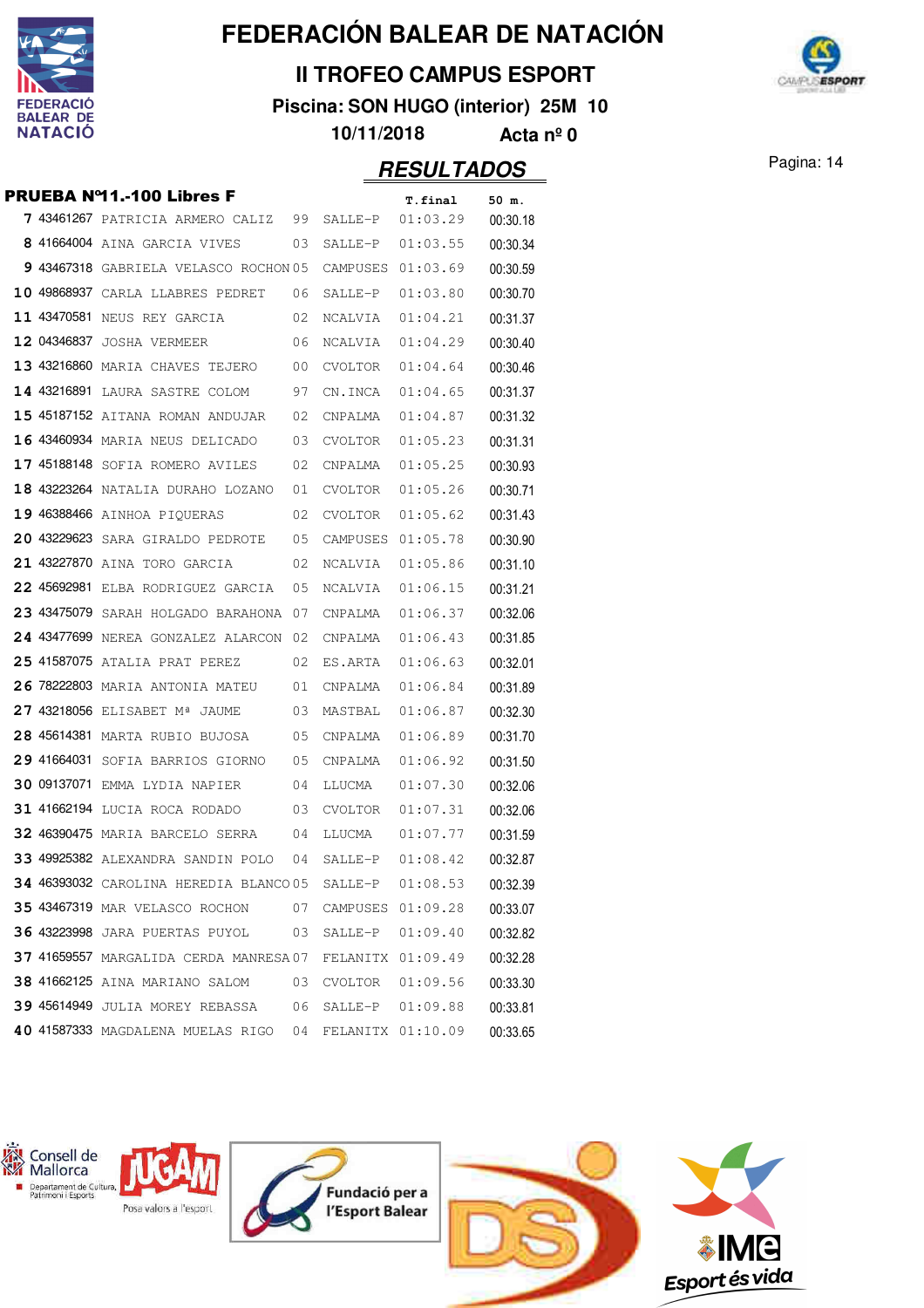

### **II TROFEO CAMPUS ESPORT**

**Piscina: SON HUGO (interior) 25M 10**



**10/11/2018 Acta nº 0**

### Pagina: 15 **RESULTADOS**

**PRUEBA Nº11.-100 Libres F** T. final 50 m. **41 43459619** JUDITH CORDOBA MARTINEZ 02 CVOLTOR 01:10.50 00:33.08 **42 43217884** ALISON ANDREA PACHACAMA 04 CVOLTOR 01:10.89 00:33.61 43 46391932 URSULA SALAS BASCUÑANA 06 SALLE-P 01:11.09 00:34.56 44 43228240 M<sup>ª</sup> DEL CARMEN ARTOLA 02 SALLE-P 01:11.10 00:33.46 **45** 46388014 AINA THOMAS TABERNER 06 CNPALMA 01:11.49 00:33.72  **46** <sup>43474334</sup> PAULA NADAL CANET 01:11.79 04 NCALVIA 00:33.64  **47** <sup>49925383</sup> MARTA SANDIN POLO 01:12.37 07 SALLE-P 00:34.71 **48** 43470221 ADELA GARRIDO MORENO 06 CNPALMA 01:12.64 00:34.54 **49 08827327 ANNA GENOVA RADEVA** 07 CNPALMA 01:12.68 00:34.08 **50** 49481006 LUCIA MOYA JIMENEZ 07 NCALVIA 01:13.20 00:34.61 51 45193826 M<sup>ª</sup> VICTORIA CAÑADILLAS 08 CNPALMA 01:14.12 00:35.18 **52 41659496** PAULA CALDENTEY FERRER 05 ES.ARTA 01:14.31 00:35.71 **53** 41622239 MARINA DIAZ PERELLO 07 FELANITX 01:14.52 00:35.33 54 45185811 MARTA MARIA SALES 05 CVOLTOR 01:14.89 00:35.55 **55** 45370176 PAULA FRAU BOSCH 05 NCALVIA 01:15.62 00:35.08 **56** 43223463 CANDELA SOLIS MOLINA 05 ILLES 01:15.64 00:35.63 **57 46393213 MARTA ROSSELLO GARCIA 07 CNPALMA 01:16.06 00:36.43 58 04346877** ELLA VERMEER 08 NCALVIA 01:16.30 00:36.78 **59** 78222207 EMMA FUSTER COLL 02 CN.INCA 01:16.73 00:35.89 **60 45614991 ELISABETH ABAD NUÑEZ 08 CNPALMA 01:17.32 00:36.28 61 49773240** MERCE RIBAS BERGAS 05 CNMURO 01:17.47 00:34.93  **62** <sup>41709410</sup> MARTA JULIA MARTORELL 01:17.68 07 FELANITX 00:36.84 **63 41664764 NEUS OUETGLAS CARBONELL 06 NCALVIA 01:17.96 00:36.37 64** 45691319 BEATRIZ GIJON CASTRO 09 SALLE-P 01:18.05 00:38.46  **65** <sup>43477809</sup> ADRIANA GATTI TASCON 01:18.21 07 NCALVIA 00:35.46 **66** 43217246 ALBA CORTES COBOS 02 CNPALMA 01:18.40 00:36.68 **67** 49771064 COLOMA MORAGUES CARDELL 06 LLUCMA 01:19.22 00:36.96 **68 43233207 MARINA BIBILONI COLL 02 AQUATICS 01:19.62 00:36.62 69 45697326 AINA GONZALEZ CAPLLONCH07 SALLE-P 01:19.68 00:37.70 70** 49928381 LUCIA SANTHA FERENCZI 09 SALLE-P 01:19.87 00:38.66 **71 45608970** SOFIA MARTIN EXTREMERA 05 MASTBAL 01:20.17 00:37.12 **72 43481556 AINA TOMAS TOMAS 08 CAMPUSES 01:20.31 00:37.71 73** <sup>51870931</sup> LOLA WOOD 07 NCALVIA 01:20.35 00:37.60 **74 45184949** CLAUDIA FRANCO ROSSELLO 08 CNPALMA 01:20.48 00:38.05

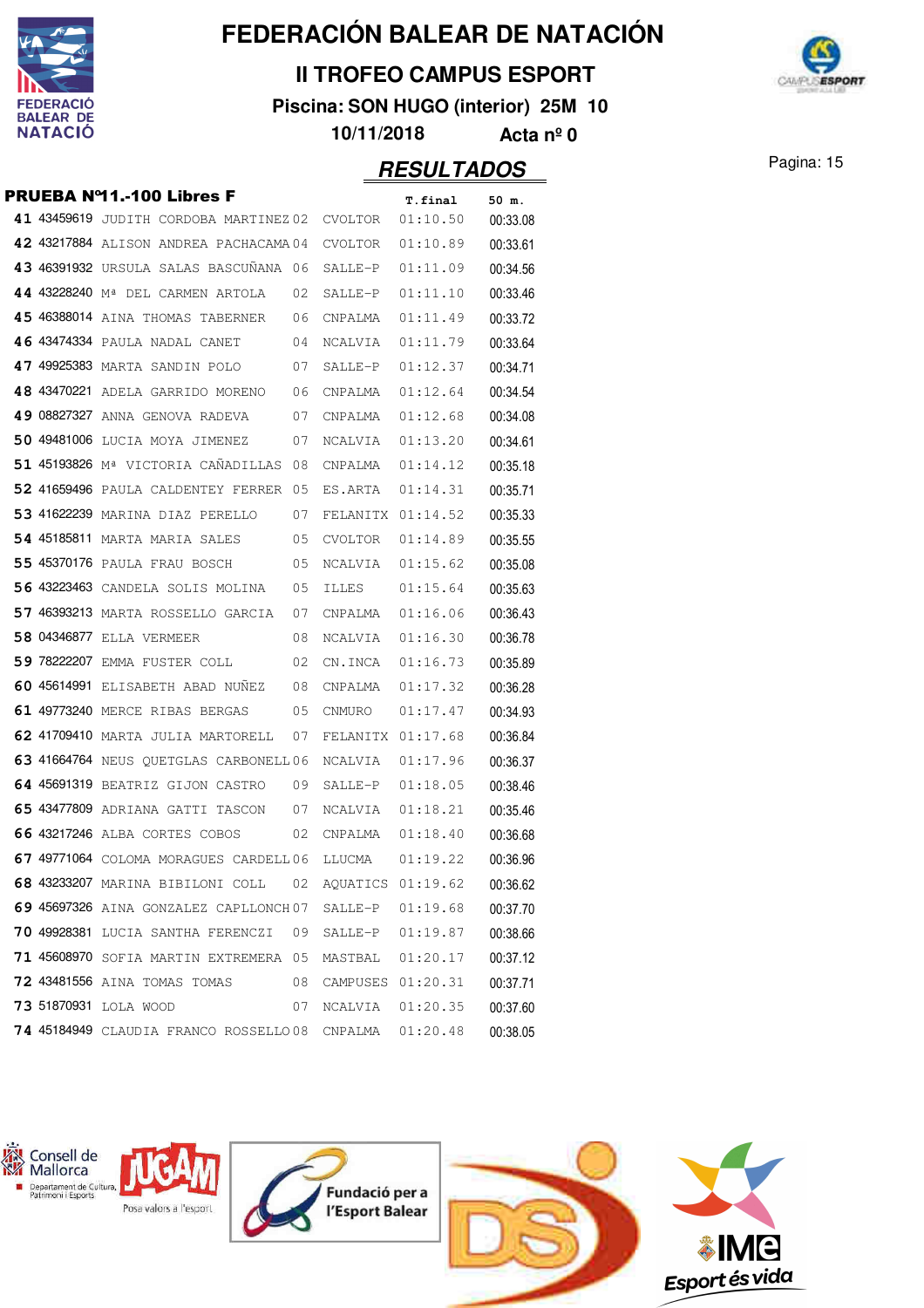

### **II TROFEO CAMPUS ESPORT**

**Piscina: SON HUGO (interior) 25M 10**



**10/11/2018 Acta nº 0**

| <b>PRUEBA Nº11.-100 Libres F</b><br>T.final<br>50 m. |             |                                                             |    |                      |          |                               |  |  |
|------------------------------------------------------|-------------|-------------------------------------------------------------|----|----------------------|----------|-------------------------------|--|--|
|                                                      |             | <b>75 49866753 ERIKA VERA CAPELLA</b>                       | 08 | NCALVIA              | 01:22.52 | 00:38.00                      |  |  |
|                                                      |             | 76 41664006 MARIA BELEN GARCIA                              | 07 | SALLE-P              | 01:23.51 | 00:38.84                      |  |  |
|                                                      |             | 77 46394333 LUCIA VILAFRANCA MOYA                           | 07 | NCALVIA              | 01:25.12 | 00:39.65                      |  |  |
|                                                      | 78 45698659 | LIDIA ORTEGA GARCIA                                         | 08 | MASTBAL              | 01:25.35 | 00:39.63                      |  |  |
|                                                      |             | <b>79 08424482</b> SIENNA STEINFELDT                        | 09 | CAMPUSES             | 01:25.52 | 00:40.70                      |  |  |
|                                                      |             | 80 45187771 LAURA RAMOS MAYOL                               | 07 | CAMPUSES             | 01:26.34 | 00:41.74                      |  |  |
|                                                      |             | 81 41714054 CARMEN TABOADA NOGUEIRA 08                      |    | MASTBAL              | 01:26.58 | 00:40.53                      |  |  |
|                                                      |             | 82 46389592 AROA HIDALGO CASTILLO                           | 05 | LLUCMA               | 01:26.90 | 00:38.63                      |  |  |
|                                                      |             | 83 46394334 LAURA VILAFRANCA MOYA                           | 09 | NCALVIA              | 01:27.80 | 00:38.58                      |  |  |
|                                                      |             | 84 41623005 MARINA MESTRE VILLAN                            | 07 | ES.ARTA              | 01:28.33 | 00:42.72                      |  |  |
|                                                      |             | 85 45370786 LUCIA ROSER DE HOYOS                            | 08 | CAMPUSES             | 01:29.46 | 00:41.79                      |  |  |
|                                                      |             | 86 49484379 LLUCIA AVELLA                                   | 09 | ILLES                | 01:30.03 | 00:40.43                      |  |  |
|                                                      |             | 87 43464708 AINA SEGUI TOMAS                                | 04 | LLUCMA               | 01:30.31 | 00:41.14                      |  |  |
|                                                      |             | 88 43480602 CLAUDIA ARIAS GOMILA                            | 07 | LLUCMA               | 01:31.55 | 00:41.74                      |  |  |
|                                                      |             | 89 49771820 CARMEN ESTARELLAS                               | 08 | SALLE-P              | 01:31.66 | 00:42.76                      |  |  |
|                                                      |             | 90 45611761 AINA GARAU VILLALBA                             | 06 | LLUCMA               | 01:33.50 | 00:41.73                      |  |  |
|                                                      |             | 91 46388439 AIXA RIBAS FERRIOL                              | 0  | SALLE-P              | 01:33.58 | 00:42.97                      |  |  |
|                                                      |             | 92 49926638 ANA MARIA RODRIGUEZ                             | 08 | <b>CVOLTOR</b>       | 01:36.05 | 00:42.37                      |  |  |
|                                                      |             | 93 52032943 CARME PERICAS FONT                              | 09 | CAMPUSES             | 01:36.57 | 00:44.18                      |  |  |
|                                                      |             | 94 52033227 M <sup>ª</sup> ANGELES BALAGUER                 | 09 | CNPALMA              | 01:38.01 | 00:45.03                      |  |  |
|                                                      |             | 95 49608206 PAULA OLIVARES TORRICO                          | 09 | LLUCMA               | 01:38.07 | 00:44.85                      |  |  |
|                                                      |             | 96 46391736 CLARA POMAR TAMARIT                             | 09 | CNMURO               | 01:38.66 | 00:45.32                      |  |  |
|                                                      |             | 97 45372103 AMELIE MONIER PIÑOL                             | 09 | CNPALMA              | 01:39.89 | 00:45.02                      |  |  |
|                                                      |             | 98 46392198 MARIA FRANCESCA SUNER                           | 09 | ILLES                | 01:40.18 | 00:45.18                      |  |  |
|                                                      |             | 99 49770484 MARIOLA PEREZ CAMACHO                           | 08 | SALLE-P              | 01:42.57 | $\mathcal{L}_{\mathcal{A}}$ . |  |  |
|                                                      |             | 100 01114907 PEYTON BELLA BRANNAN                           | 09 | NCALVIA              | 01:42.83 | 00:45.75                      |  |  |
|                                                      |             | 101 49770483 SILVIA PEREZ CAMACHO                           | 08 | SALLE-P              | 01:43.93 | 00:48.25                      |  |  |
|                                                      |             | 102 45693422 PALOMA LINARES CORNEJO 09                      |    | MASTBAL              | 01:44.55 | 00:47.91                      |  |  |
|                                                      |             | <b>103 45614939</b> MARIA ANTONIA FEMENIA                   | 08 | SALLE-P              | 01:45.14 | 00:48.03                      |  |  |
|                                                      |             | 104 46392122 SANDRA CASTELL CORTES                          | 07 | MASTBAL 01:46.29     |          | 00:46.20                      |  |  |
|                                                      |             | 105 49605987 MELANIA ROMERO PONCE                           | 09 | NCALVIA  01:48.10    |          | 00:48.59                      |  |  |
|                                                      |             | 106 46390955 MARTINA SERRA MARTINEZ 09                      |    | SALLE-P 01:48.32     |          | 00:50.34                      |  |  |
|                                                      |             | 107 43479816 LUCIA MARTIN GINARD                            | 07 | $CVOLTOR$ $01:48.42$ |          | 00:48.72                      |  |  |
|                                                      |             | $108$ 41691791 CRISTINA MIQUEL FULLANA09 ES.ARTA $01:49.80$ |    |                      |          | 00:48.64                      |  |  |
|                                                      |             |                                                             |    |                      |          |                               |  |  |

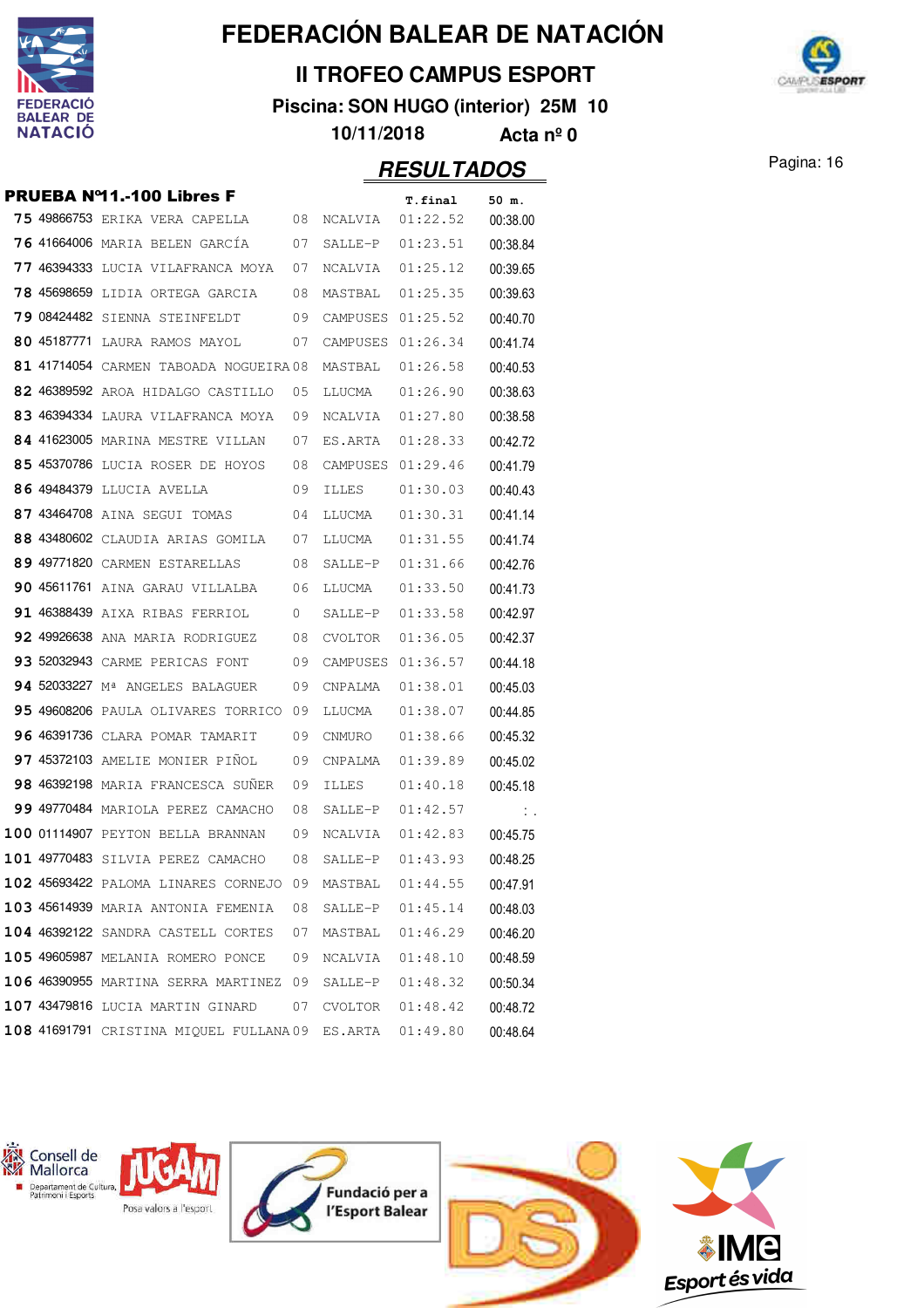

...<br>X Consell de<br>X Mallorca

## **FEDERACIÓN BALEAR DE NATACIÓN**

### **II TROFEO CAMPUS ESPORT**

**Piscina: SON HUGO (interior) 25M 10**



**10/11/2018 Acta nº 0**

Pagina: 17

|         |                                                                                                   |              |                | <b>RESULTADOS</b>      |                              |          |        |
|---------|---------------------------------------------------------------------------------------------------|--------------|----------------|------------------------|------------------------------|----------|--------|
|         | <b>PRUEBA Nº11.-100 Libres F</b>                                                                  |              |                | T.final                | 50 m.                        |          |        |
|         | 109 45695014 SOFIA MESQUIDA PIOTROW 09                                                            |              | ILLES          | 01:49.96               | 00:50.54                     |          |        |
|         | 110 03794472 SOPHIA TAYLOR BROWN                                                                  |              | 09 NCALVIA     | 01:50.24               | 00:53.78                     |          |        |
|         | <b>111 41622915</b> MARTA BORDOY CRUCERA                                                          |              | 06 ES.ARTA     | 01:52.47               | 00:49.71                     |          |        |
|         | 112 49483716 NEUS MARTIN GINARD                                                                   | 09           | <b>CVOLTOR</b> | 01:57.85               | 00:50.80                     |          |        |
|         | 113 41657151 GEMMA GUINOVART                                                                      | 09           | ES.ARTA        | 02:12.43               | 00:58.19                     |          |        |
|         | 45698571 MARINA DAVIU BALLESTER 05                                                                |              | LLUCMA         | Baja                   |                              |          |        |
|         | 08768907 ESTER DANAIL ANDREEVA                                                                    | 06           | CVOLTOR        | Baja                   |                              |          |        |
|         | 43460170 ANA LOPEZ DE SUSO                                                                        | 04           | CVOLTOR        | Baja                   |                              |          |        |
|         | 45614499 LLUCIA MIERAS PIZA                                                                       |              | 03 CVOLTOR     | Baja                   |                              |          |        |
|         | 43217990 MARIA ESTARAS QUESADA                                                                    | 02           | SALLE-P        | Baja                   |                              |          |        |
|         | 41662062 MARTA LOPEZ GARRIDO                                                                      | 08           | SALLE-P        | Baja                   |                              |          |        |
|         | 46388440 AUBA RIBAS FERRIOL                                                                       |              | 07 SALLE-P     | Baja                   |                              |          |        |
|         | ESTELA GARAU MORENO del CNPALMA bate la M.M. de 13años en 100 Libres F con 00:59.06 ant. 00:59:47 |              |                |                        |                              |          |        |
|         | <b>PRUEBA Nº12.-6x50 Libres X</b>                                                                 |              |                |                        |                              |          |        |
| 01378   | FELANITX BENJ a INF                                                                               | $\mathbf{0}$ | FELANITX       | <b>T.final</b><br>Baja | 50 m.                        |          |        |
| 01291   | LLUCMA BENJ a INF                                                                                 |              | 04 LLUCMA      | Baja                   |                              |          |        |
| 00056   | CNPALMA BENJ a INF                                                                                | 0            | CNPALMA        | Baja                   | $\mathcal{L}_{\mathrm{c}}$ . |          |        |
| 00883   | NCALVIA BENJ a INF                                                                                | 09           | NCALVIA        | Baja                   | Ι.                           |          |        |
| 01268   | CAMPUSES BENJ a INF                                                                               | 0            | CAMPUSES       | Baja                   |                              |          |        |
| 01191   | ILLES BENJ a INF                                                                                  | 09           | <b>ILLES</b>   |                        |                              |          |        |
| 01243   | CN.INCA BENJ a INF                                                                                | 0            | CN.INCA        | Baja                   |                              |          |        |
| 00877   | CVOLTOR BENJ a INF                                                                                | 0            | CVOLTOR        | Baja<br>Baja           |                              |          |        |
| 00896   | ES.ARTA BENJ a INF                                                                                | 0            | ES.ARTA        |                        |                              |          |        |
| 00848   | SALLE-P BENJ a INF                                                                                | 0            | SALLE-P        | Baja                   |                              |          |        |
| 00761   | MASTBAL BENJ a INF                                                                                | $\mathbf{0}$ | MASTBAL        | Baja                   | Ι.                           |          |        |
|         |                                                                                                   |              |                | Baja                   |                              |          |        |
|         | PRUEBA Nº13.-4x100 Libres X                                                                       |              |                | <b>T.final</b>         | 50 m.                        | 100 m.   | 200 m. |
| 1 00056 |                                                                                                   |              |                |                        | 00:25.23                     | 00:52.69 |        |
|         | 43205972 JOAN REYNES VALLVERDU                                                                    |              | 1997           | 00:52.69               |                              |          |        |
|         | 43462569 MARIA MASCARO TROBAT 1999                                                                |              |                | 01:51.51               | (00:58.82)                   |          |        |
|         | 43483013 ARNAU PALMER MORA                                                                        |              | 2001           | 02:46.44               | (00:54.93)                   |          |        |
|         | 43213615 AINA HIERRO PUJOL                                                                        |              | 1998           | 03:43.65               | (00:57.21)                   |          |        |
| 2 00848 | SALLE-P JUN a ABS <a> 0 SALLE-P 03:53.56</a>                                                      |              |                |                        | 00:26.31 00:55.78            |          |        |
|         | 43199949 KEVIN RUIZ BIOJO                                                                         |              | 2002           | 00:55.78               |                              |          |        |
|         | 46392450 GERARD FALCO GUILLEM                                                                     |              | 2001           | 01:52.04               | (00:56.26)                   |          |        |
|         | 43465023 LAURA MENENDEZ GONZALEZ 2001                                                             |              |                | 02:50.84               | (00:58.80)                   |          |        |
|         | 41664004 AINA GARCIA VIVES                                                                        |              | 2003           | 03:53.56               | (01:02.72)                   |          |        |